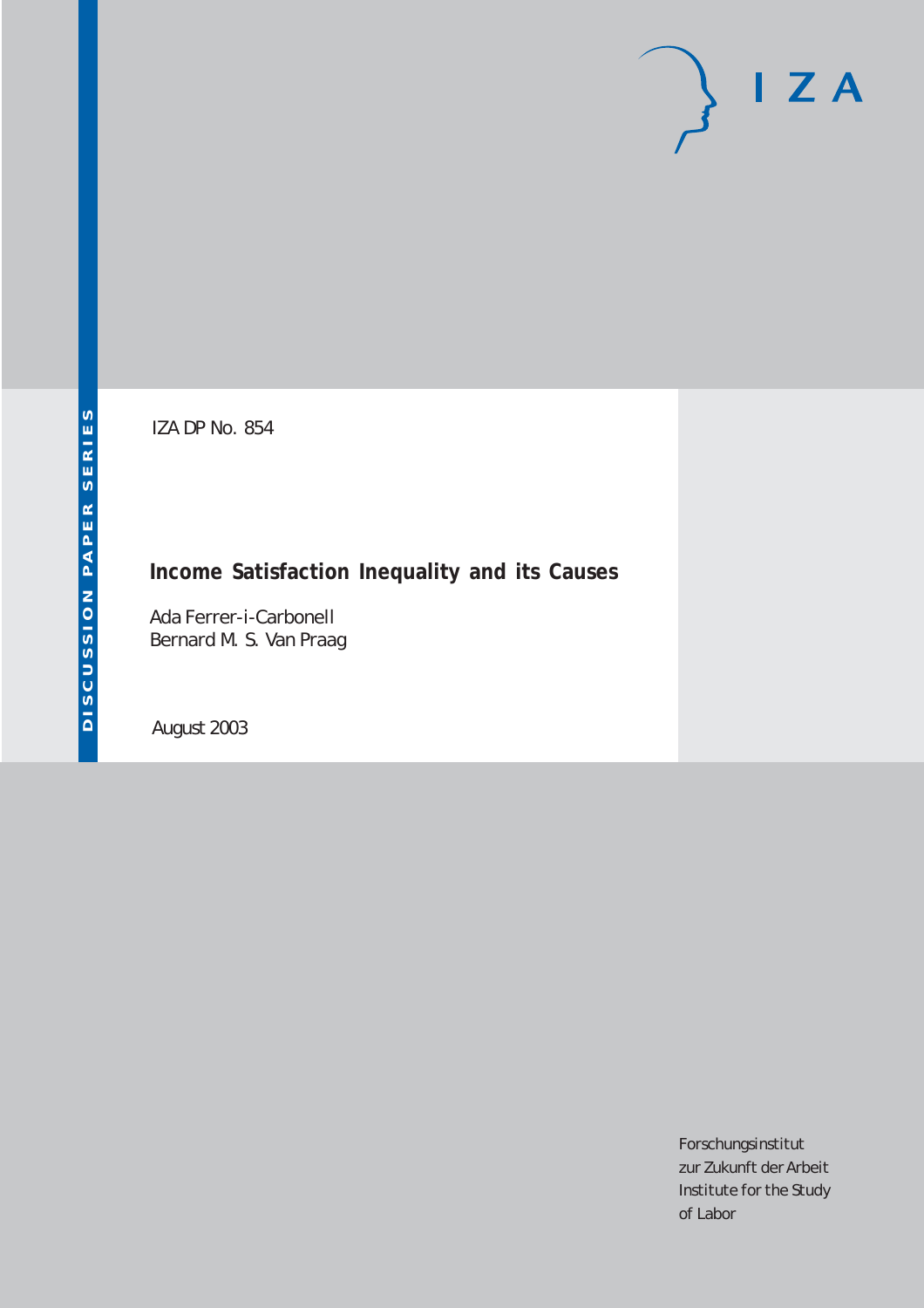# **Income Satisfaction Inequality and its Causes**

## **Ada Ferrer-i-Carbonell**

*AIAS, University of Amsterdam* 

## **Bernard M. S. Van Praag**

*University of Amsterdam, Tinbergen Institute and IZA Bonn* 

### Discussion Paper No. 854 August 2003

IZA

P.O. Box 7240 D-53072 Bonn **Germany** 

Tel.: +49-228-3894-0 Fax: +49-228-3894-210 Email: [iza@iza.org](mailto:iza@iza.org)

This Discussion Paper is issued within the framework of IZA's research area *Welfare State and Labor Market.* Any opinions expressed here are those of the author(s) and not those of the institute. Research disseminated by IZA may include views on policy, but the institute itself takes no institutional policy positions.

The Institute for the Study of Labor (IZA) in Bonn is a local and virtual international research center and a place of communication between science, politics and business. IZA is an independent, nonprofit limited liability company (Gesellschaft mit beschränkter Haftung) supported by Deutsche Post World Net. The center is associated with the University of Bonn and offers a stimulating research environment through its research networks, research support, and visitors and doctoral programs. IZA engages in (i) original and internationally competitive research in all fields of labor economics, (ii) development of policy concepts, and (iii) dissemination of research results and concepts to the interested public. The current research program deals with (1) mobility and flexibility of labor, (2) internationalization of labor markets, (3) welfare state and labor market, (4) labor markets in transition countries, (5) the future of labor, (6) evaluation of labor market policies and projects and (7) general labor economics.

IZA Discussion Papers often represent preliminary work and are circulated to encourage discussion. Citation of such a paper should account for its provisional character. A revised version may be available on the IZA website ([www.iza.org](http://www.iza.org/)) or directly from the author.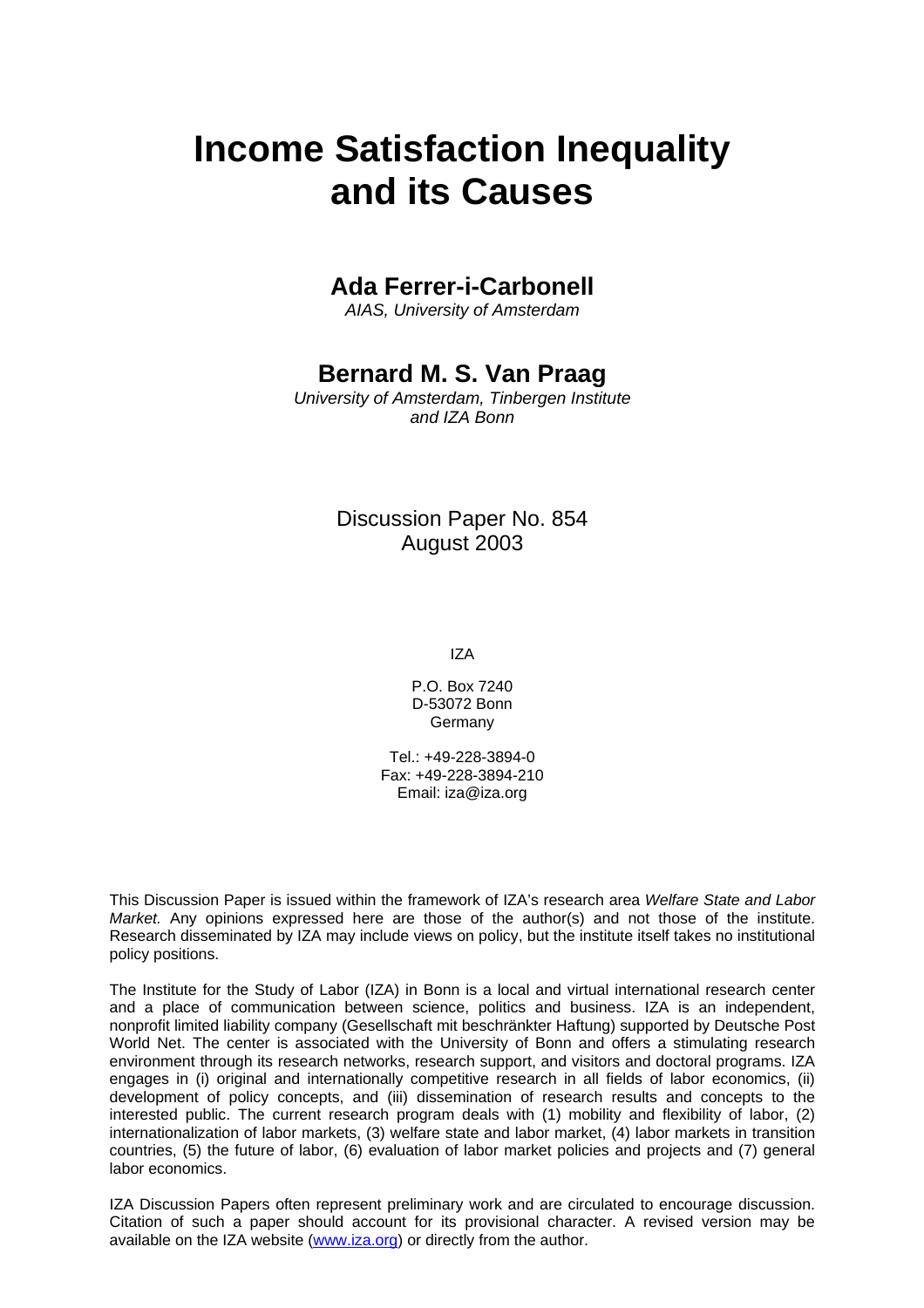IZA Discussion Paper No. 854 August 2003

## **ABSTRACT**

## **Income Satisfaction Inequality and its Causes**[∗](#page-2-0)

In this paper, the concept of Income Satisfaction Inequality is operationalized on the basis of individual responses to an Income Satisfaction question posed in the German Socio-Economic Panel (GSOEP). Income satisfaction is the subjective analogue of the objective income concept and includes objective income inequality as a special case. The paper introduces a method to decompose Income Satisfaction Inequality according to the contributions from variables such as income, education, and the number of children. Given the panel structure of the data, inequality may be attributed partly to permanent individual circumstances and partly to transitory changes. The paper shows that by far the largest part of the satisfaction inequality has to be ascribed to unobserved heterogeneity. Distinguishing between a structural and an unexplained part of inequality we find that income explains the largest part of structural Income Satisfaction Inequality together with household membership; for non-working individuals, the age distribution is very relevant as well.

JEL Classification: D63, I32

Keywords: equivalent income, financial satisfaction, income satisfaction, income inequality, variance decomposition

Corresponding author:

 $\overline{a}$ 

Bernard M.S. van Praag Faculty of Economics and Econometrics University of Amsterdam Roetersstraat 11 1018 WB Amsterdam The Netherlands Tel.: +31 20 525 60 18 Fax: +31 20 525 60 13 Email: [B.M.S.vanPraag@uva.nl](mailto:B.M.S.vanPraag@uva.nl) 

<span id="page-2-0"></span><sup>∗</sup> The authors would like to thank Peter Hop and Adam Booij for their help and comments. The usual disclaimers apply.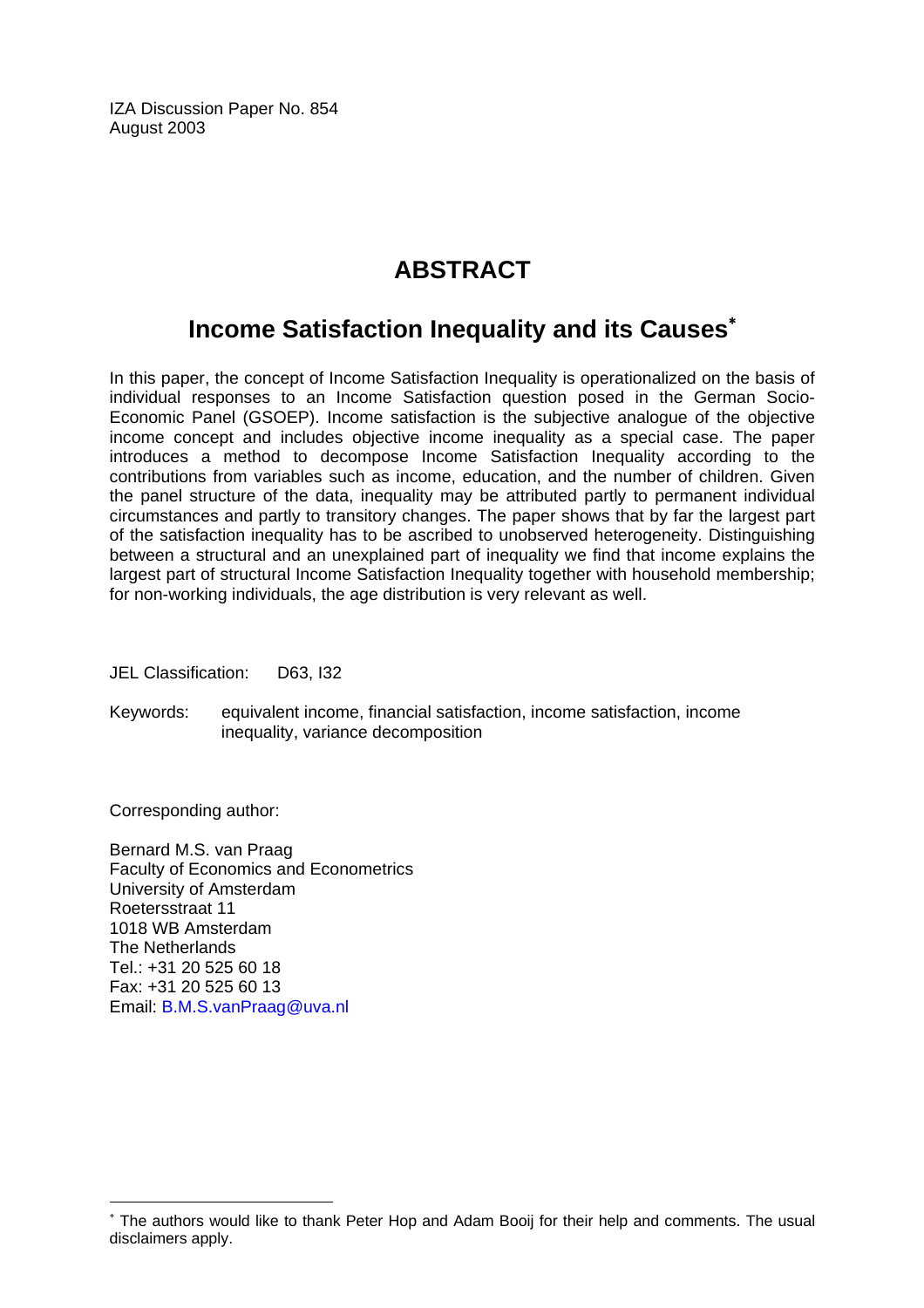#### **1. Introduction**

Since Gini (1912) and Dalton (1920), the distribution and inequality of income has been an important subject of study for economic and social scientists. Recent surveys are offered in the handbooks edited by Atkinson and Bourguignon (1999) and Silber (1999). The study of income inequality entails two main issues (see Cowell (1999)). First, the income concept has to be operationalized and measured. Second, a definition of inequality has to be agreed upon and consequently an index of inequality, namely a measure of the dispersion of income or welfare, has to be chosen.

The basic question underneath is why we are so interested in income inequality. It is not just an administrative statistic. The reason is that income or 'equivalent income' is taken as a proxy for welfare. It follows that income inequality is seen as synonymous to welfare inequality, a performance index of society. The literature bears witness that there is no generally accepted measure of welfare. This is caused among other reasons by uneasiness about whether income in itself is a suitable measure of welfare. This is especially true for modern welfare states where a considerable part of our consumption is provided by the state and not through the market. Additionally, income has to be corrected for individual and household characteristics if it aims at measuring *welfare*. For example, it is evident that two households with the same income but different family sizes *fs* will need different incomes to be equally satisfied. Hence, income *y* should be 'corrected' for family size, which would lead to what is known as 'equivalent income'  $\tilde{y}$ . For instance, if we apply the correction factor  $g(fs)$  equivalent income becomes  $\tilde{y} = y.g(fs)$ . In order to compare incomes and to get some idea about income inequality, it does not make much sense to define income inequality on nominal income. Inequality should be measured with respect to equivalent incomes. It is evident that this will change income inequality. For instance, if we use the variance of log-incomes as inequality measure, we have

$$
var(ln(\tilde{y})) = var(ln(y)) + var(ln(g(fs)) + 2cov(ln(y), ln(g(fs)))
$$
\n(1)

This shows that the inequality of equivalent incomes, as defined by the log-variance, will differ from the inequality of nominal incomes. One may be larger or smaller than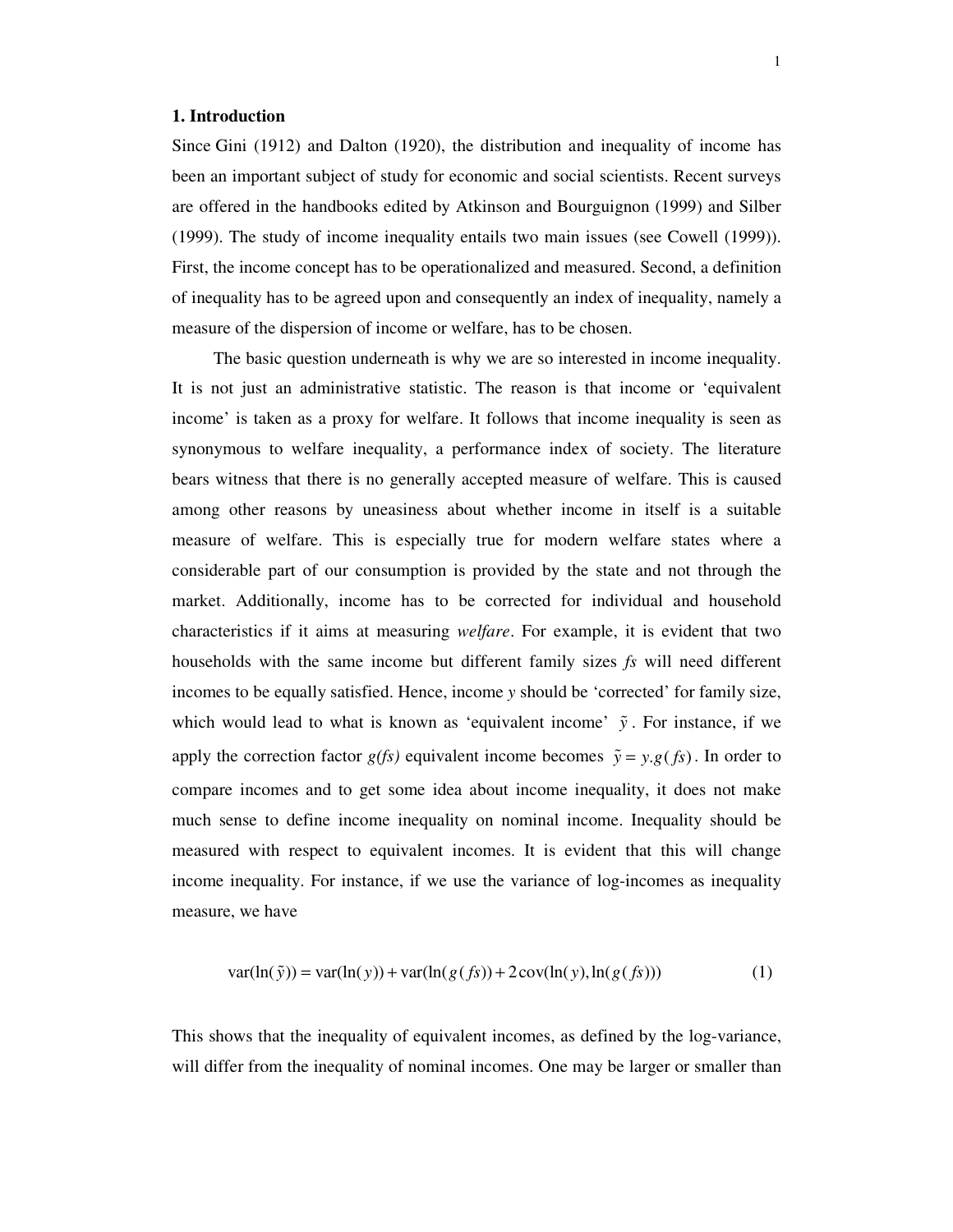the other. It is evident that there are more intervening variables than family size. Say, we have a vector *x* of such variables. Then the definition of equivalent income may be straightforwardly generalized to correct for *x*. The problem is the definition and empirical operationalization of the correction factor  $g(x)$ . Our definition will be simple. If two individuals A and B report to be *equally satisfied* with their incomes  $y_A$ and *y<sup>B</sup>* , we assume those two incomes to be equivalent. This implies that if we take *A* as the reference then  $g(x) = y_B / y_A$ . In practice, this factor is derived by looking at 'income satisfaction questions', which are now posed as a matter of routine in socioeconomic surveys. It may also be that *x* includes some unobservable individual characteristics  $\varepsilon$ . Then exact correction at the individual level will be impossible. However, we can still operationalize for those variables that are observable.

In this paper, we try a new approach to assess inequality by not looking at nominal income as our basic variable but at the satisfaction derived from income. We call this *income satisfaction* and we measure it by means of individual answers to an income satisfaction question. We believe that this empirical approach leads to a welfare inequality concept, which does more right to our intuitive feelings about inequality than the measures that account for income differences only.

It is possible to define and measure an index for income satisfaction. The income satisfaction concept used in this paper does implicitly incorporate the necessary corrections. Income satisfaction is *empirically* defined through the analysis of individual responses to an income satisfaction question. The paper aims at explaining the individual's income satisfaction by objective variables *x*, such as income, education, and number of individuals in the household. We denote that satisfaction by  $f(y; x, \theta)$ , where y stands for nominal income, x for other individual circumstances, and  $\theta$  for a vector of parameters to be estimated. If there holds  $f(y; x, \theta) \equiv y$ , the subjective perception will coincide with nominal income. Hence, usual income inequality is embedded in the income satisfaction inequality concept as a special case.

The income satisfaction inequality (*Isat*) is here measured in such a way that if satisfaction would coincide with income, that is  $f(y; x, \theta) \equiv y$ , then  $(I_{sat})$  would equal the variance of log-incomes. The variance of the logarithm is one of the most frequently used measures of inequality, together with the relative mean deviation, the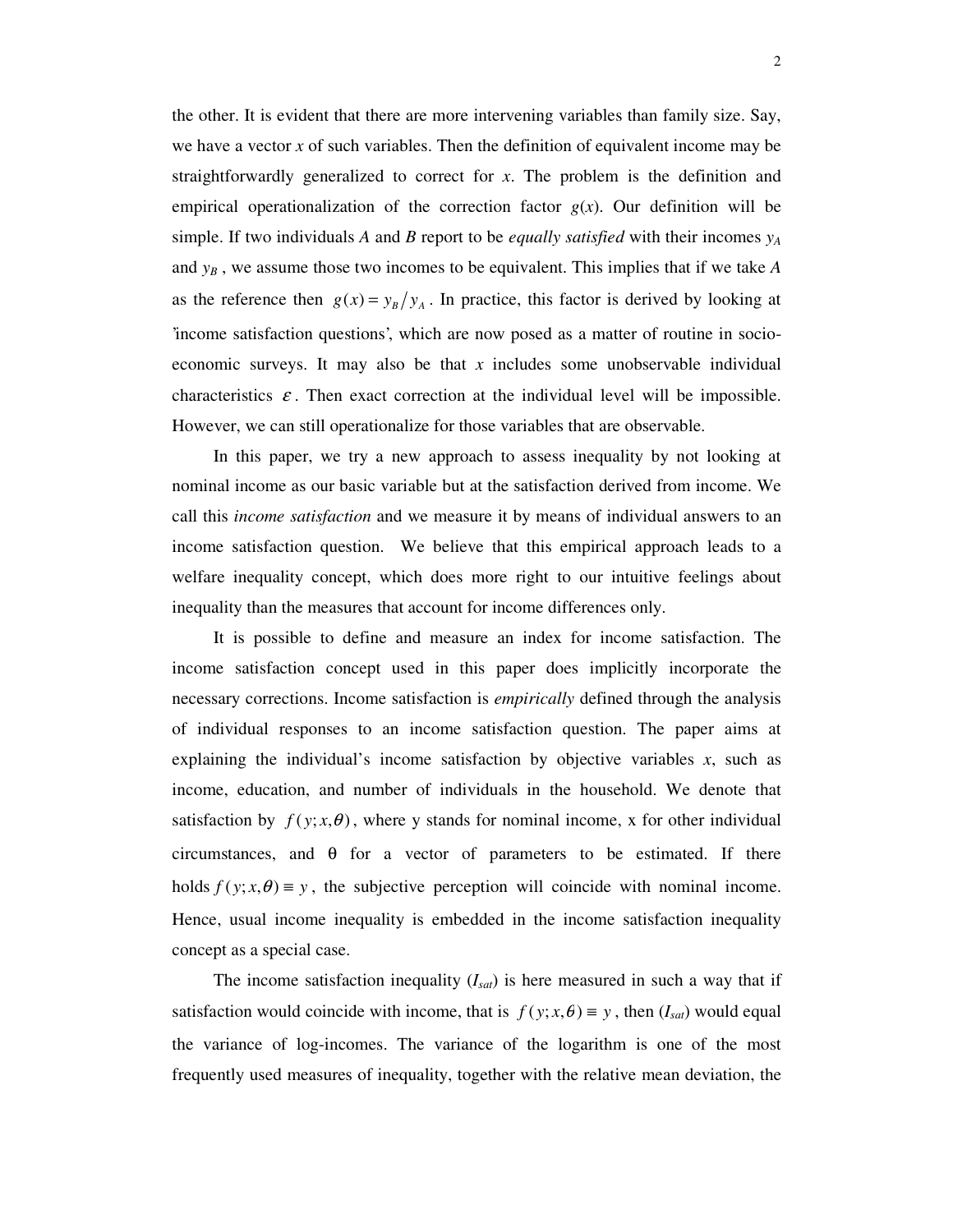variance, the coefficient of variation, the Atkinson index, the Gini coefficient, and Theil's entropy measure (see Atkinson, 1970; Sen, 1973). All those inequality measures are functions of moments of the income distribution. It is well known that the distribution of personal and household incomes is rather well –approximated by a log- normal distribution. When the income distribution is (approximately) log-normal  $\Lambda(\mu, \sigma^2)$ , all income inequality indexes are (approximately) functions of the two distribution parameters. The parameter  $\mu$  gives the position of the distribution, while  $\sigma^2$  is a measure for the relative income differences. The log-variance  $(\sigma^2)$  as a measure of inequality has the advantage that it does not depend on the money unit. Other measures are simple functions of  $\sigma^2$  and  $\mu$ . Theil (1967, chapter 4; 1979) shows that the Theil Entropy measure equals  $(½) \sigma^2$  in the case of log-normality. Van Praag (1978) derived a similar result for the Atkinson index, and Aitchison and Brown (1960) for the Gini index. If approximate log-normality holds, there is not much to be gained by considering more indices simultaneously, given the one-to-one relationship between such indexes. Thus we will exclusively focus on the variance of the logarithm. This choice is clearly a subjective one but this index is very useful when looking at the causes of inequality. It is obvious that we may apply to the income satisfaction  $f(y; x, \theta)$  any inequality index that may be applied to nominal income *y*. This holds for the Atkinson index and the related social welfare function (SWF-) approaches. Let the SWF be defined as  $\sum_{n} h(f(y_n, x_n; \theta))$ , where  $h(.)$  stands

for the contribution to the SWF of an individual with individual satisfaction *f.* Then the SWF-maximizing situation is found by maximizing the SWF under the constraint  $\sum_{n} y_n = Y$ , where *Y* stands for (fixed) national income. Under general circumstances this optimum will be reached if individual satisfactions (not incomes !) are equal.

The paper focuses on the study of the causes of income satisfaction inequality (*Isat*). This is equivalent to examining which objective variables contribute most to the existing income satisfaction variance. Since individual income satisfaction can be partly explained by differences in income, the number of children, age, and education, income satisfaction inequality can be decomposed along the same lines. Thus, *Isat* is, to a certain extent, explained by the underlying inequalities in those objective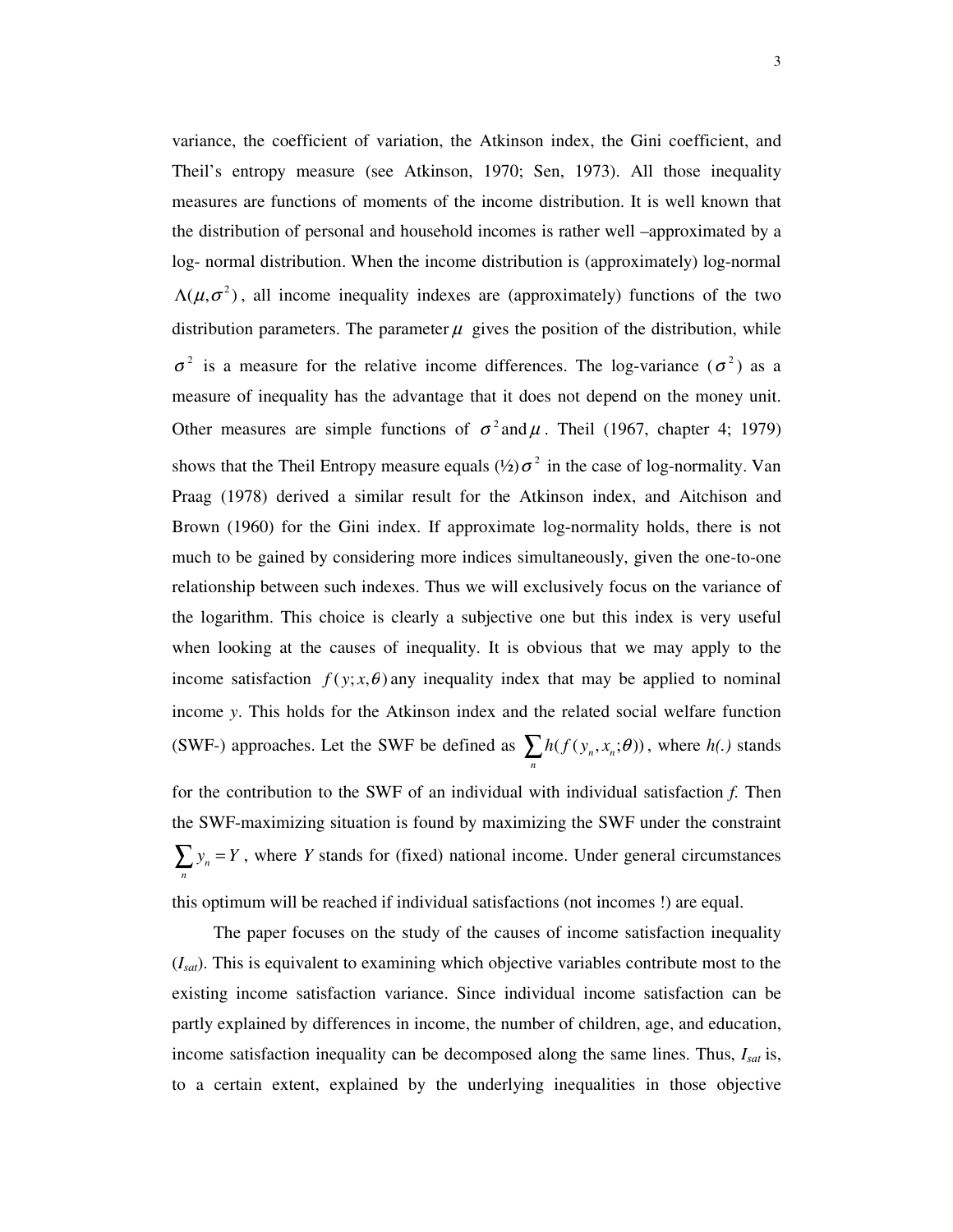variables. If we have longitudinal data, income satisfaction inequality can be further decomposed according to individual *permanent* differences in objective factors and individual *transitory* changes. Finally, income satisfaction inequality can also be decomposed into within-and between-group inequalities. We consider the inequality between East and West Germany and between the groups of workers and nonworkers.

The novel contribution to the literature of the present approach to measure income satisfaction inequality is threefold. First, if individual satisfaction with own income is not only caused by income, but is also dependent on other individual characteristics, such as age and family size, the income satisfaction concept implicitly includes the corrections required to make individual welfare equivalent and comparable. Second, the empirical estimation of income satisfaction allows for testing different specifications of the relationship between income and income satisfaction. As income inequality has not to be seen as an administrative index but as an index of the inequality in income satisfactions, we need the best possible specification of that relation between income and income satisfaction. Third, as we know the causes of income satisfaction, we may also view satisfaction inequality as caused by inequalities with respect to the underlying variables like income, age, household size, and so on.

This paper is organized as follows. Section 2 introduces the data and the income satisfaction question. Section 3 presents the estimation results for the income satisfaction question. Section 4 discusses the income satisfaction inequality concept, the decomposition method, and presents the empirical findings on the causes of inequality. Section 5 concludes.

#### **2. Income satisfaction**

The empirical analysis is based on the German Socio-Economic Panel (GSOEP) data. The GSOEP is a longitudinal household panel that started in the Federal Republic of Germany in 1984. After the reunification of Germany, (former) East-German households have been included (see Wagner *et. al*, 1993). This paper is based on the waves 1992 to 1997, including more than 20,000 individuals of which about 30% are Eastern individuals. It is well-known that the two parts of the country have lived since 1945 under different regimes with respect to opportunities, fiscal and social security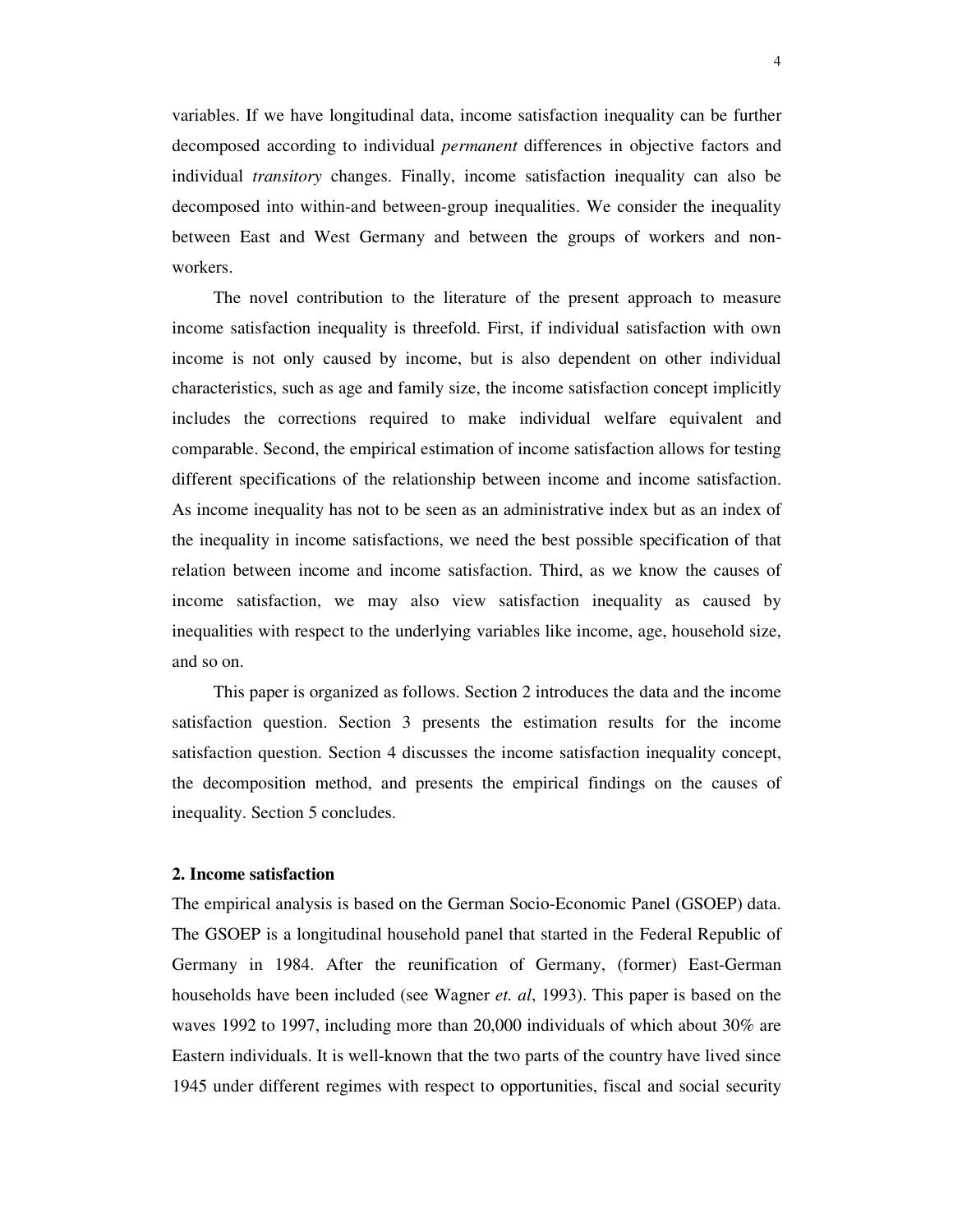regulations, the supply of public goods and housing, and last but not least political philosophy. Although the populations are converging since the reunification of the two German states, we think it still prudent to handle them as different sub-samples for the period 1992-7. Further, the sample is divided between workers and nonworkers, as we assume that the significance of income will differ between workers and non-workers. For workers the income concept will have two significances. The first one is that of income as a source of material well-being. The second meaning is derived from the fact that the income level is strongly correlated with how your work contribution is evaluated by the employer and the social environment. For individuals, who live from pensions, social benefits or alimonies the second meaning of income is not or hardly relevant. Each group will also refer itself to a different reference group. It is known that many people without a proper job environment feel rather isolated from what is going on in society at large. The set of non- workers is somewhat heterogeneous, since it includes unemployed workers, housewives, who have no intention to participate in the labor force and retired individuals. More precisely, the Western group consists of 65% women, 23% men younger than 65 and 12% males older than 65. For the Eastern non-working population the corresponding figures are 62%, 28% and 10%.

From table 2 we will see whether these distinctions are empirically justified. Since the numbers of individuals who switch from East to West, or from 'nonworking' to 'working' , and vice versa are very small, they are treated as new respondents in the new group (see Hunt, 1999, 2000; Pannenberg, 1997).

The Income Satisfaction (*IS*)- question is asked to all respondents of the GSOEP. Satisfaction questions have appeared in questionnaires for over more than three decades starting with Cantril (1965) and Likert (1932). The Income Satisfaction question in the GSOEP that is used in this paper runs as follows

*'How satisfied are you today with the following areas of your life? (Please answer by using the following scale, in which 0 means totally unhappy and 10 means totally happy) How satisfied are you with your household income ……………………………'*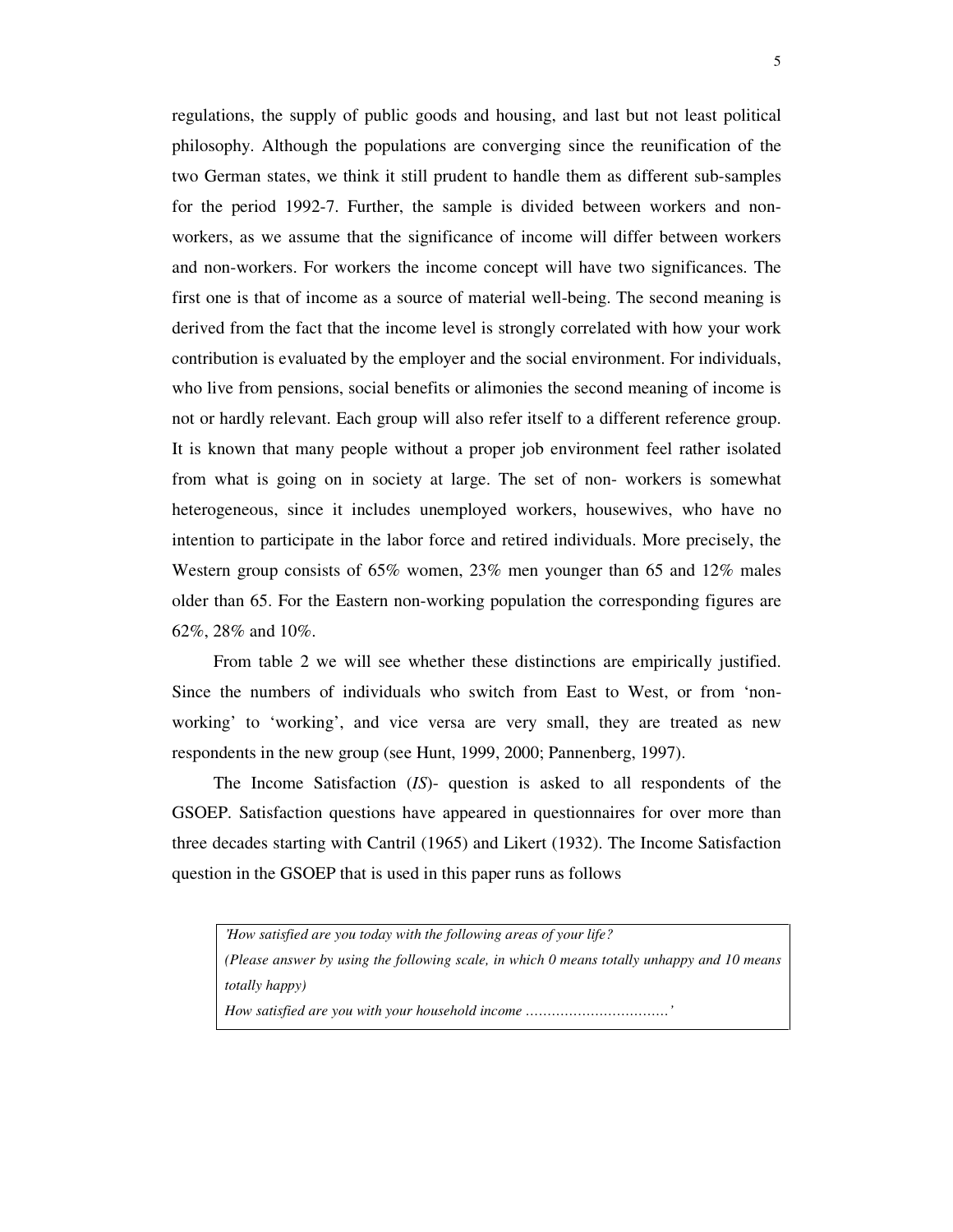The answer to this question is termed the individual's Income Satisfaction (*IS*) level. In this module the discrete answers vary from 0 to 10, where 0 stands for 'totally unhappy' and 10 for 'totally happy' . Satisfaction questions have been amply used by economists, psychologists, and sociologists. Economists have used answers to satisfaction questions as a proxy measure of the individual's welfare in order to study individual preferences, behavior, welfare, and poverty (see, for example, Clark and Oswald (1994)**,** Frey and Stutzer (2002), Plug, Van Praag, Krause and Wagner (1997)**,** DiTella *et al*., 2001; Easterlin, 2000; Ferrer-i-Carbonell and Van Praag, 2001; Frijters, 2000; Frey and Stutzer, 2000; Ng, 1997; Van Praag, 1971; Van Praag *et al.*, 2001).

In order for *IS* questions to be meaningful, one needs to assume that respondents are able to understand and to answer subjective questions and that they evaluate and respond to such questions in a similar manner, such that individual answers can be compared. This does not necessarily imply that individuals who grade their satisfaction at 8 are twice as satisfied as those who grade their satisfaction by 4. Interpersonal comparability does not imply a cardinal interpretation *per se*. The literature on subjective well-being, which is large and growing (for an overview see Kahneman et al. 1999 and Diener *et al*., 1999) shows clear consistencies across studies. This may be interpreted as empirical evidence of the meaningfulness of questions on satisfaction and of the capacity and willingness of individuals to respond to such questions. The assumption of interpersonal comparability has been long discussed in the literature (see, for example, Sen, 1999 and Van Praag, 1991). In this paper, we start from the working hypothesis that individual answers to satisfaction questions are (ordinally) comparable among individuals. Thus, it is assumed that two individuals, answering a '5' , experience the same level of income satisfaction, although their material circumstances may differ. Notwithstanding the fact that there is a vast amount of literature, which either implicitly or explicitly starts from this comparability assumption, it is impossible to provide direct evidence that this assumption is warranted. That would require the existence of a basic and generally accepted method of direct (e.g. physical) satisfaction measurement, but such a method does not exist (yet). If we ask other questions we find indeed that one question is correlated with or predicts the results of another instrument quite well. Obviously, but this is a technical aspect, in practice comparability is always approximate, as the discrete scaling implies a rounding-off error for each response.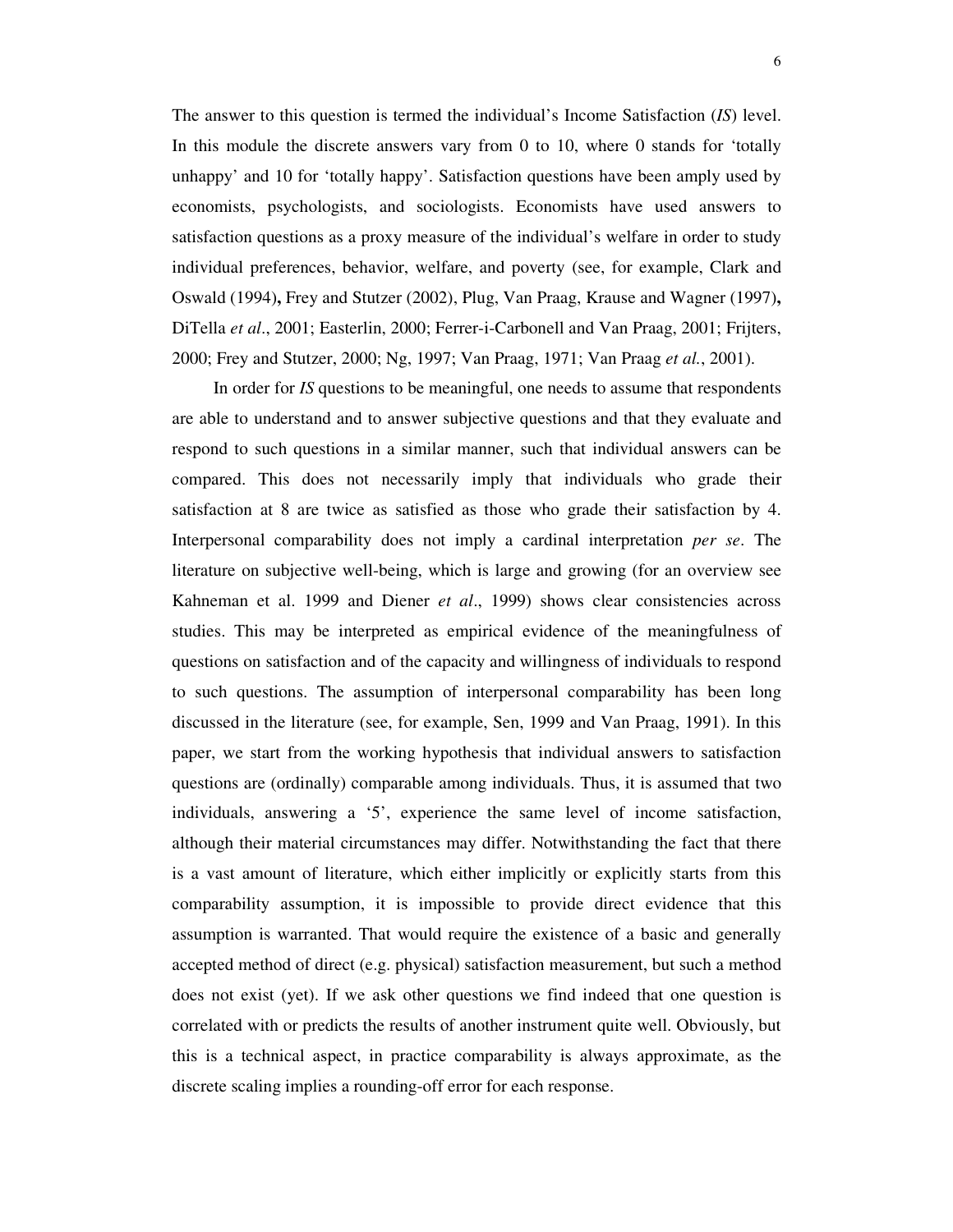Objective variables are not the only determinants of individual satisfaction. Personal traits, such as extroversion, optimism, or capacity to adapt to adverse situations, are also important determinants of individual's welfare. In fact, it is argued that only about 8 to 20% of individual life satisfaction, which is an even broader concept than income satisfaction, is explained by objectively measurable variables (Argyle, 1999; Diener et al., 1999; Kahneman et al., 1999). It is also important to bear in mind that the individual is subject to adaptation phenomena and the relative income hypothesis. Adaptation theory suggests that individuals adapt their satisfaction norms to new situations (Helson, 1964). This phenomenon is called 'the hedonic treadmill' by Brickman and Campbell (1971), while Van Praag (1971) coined it 'preference drift'. The relative income hypothesis says that the individual's satisfaction with income depends on how its income compares to that of others (Kapteyn and Van Herwaarden, 1980, Clark and Oswald (1996), Ferrer-i-Carbonell, 2002)). Thus, changes in one's income or in the income distribution of a society will not necessarily be reflected into changes in income satisfaction . This has an ethical dimension that is not further discussed in this paper.

Table 1 presents the distribution frequencies of *IS* in the total sample. We see that the bulk of the population is found in the classes 4 to 8, but there are also a substantial number of observations in the extremes. It is especially remarkable that only about 0.5 % of the respondents evaluate their own financial situation by zero. We see that the average difference in satisfaction between Western workers and nonworkers is not large, but that the difference between the Western and Eastern part of the country is much larger. The same pattern is found when we look at Table 1b., in which we tabulated the satisfactions, differentiated according to income quartiles. Table 1b shows that IS is on average larger, the richer an individual is. This holds within the sub-samples. For example, the richer 6% of West workers have, in average, a IS of almost 8, while the poorest 25% of the sample have a satisfaction level of 6.6.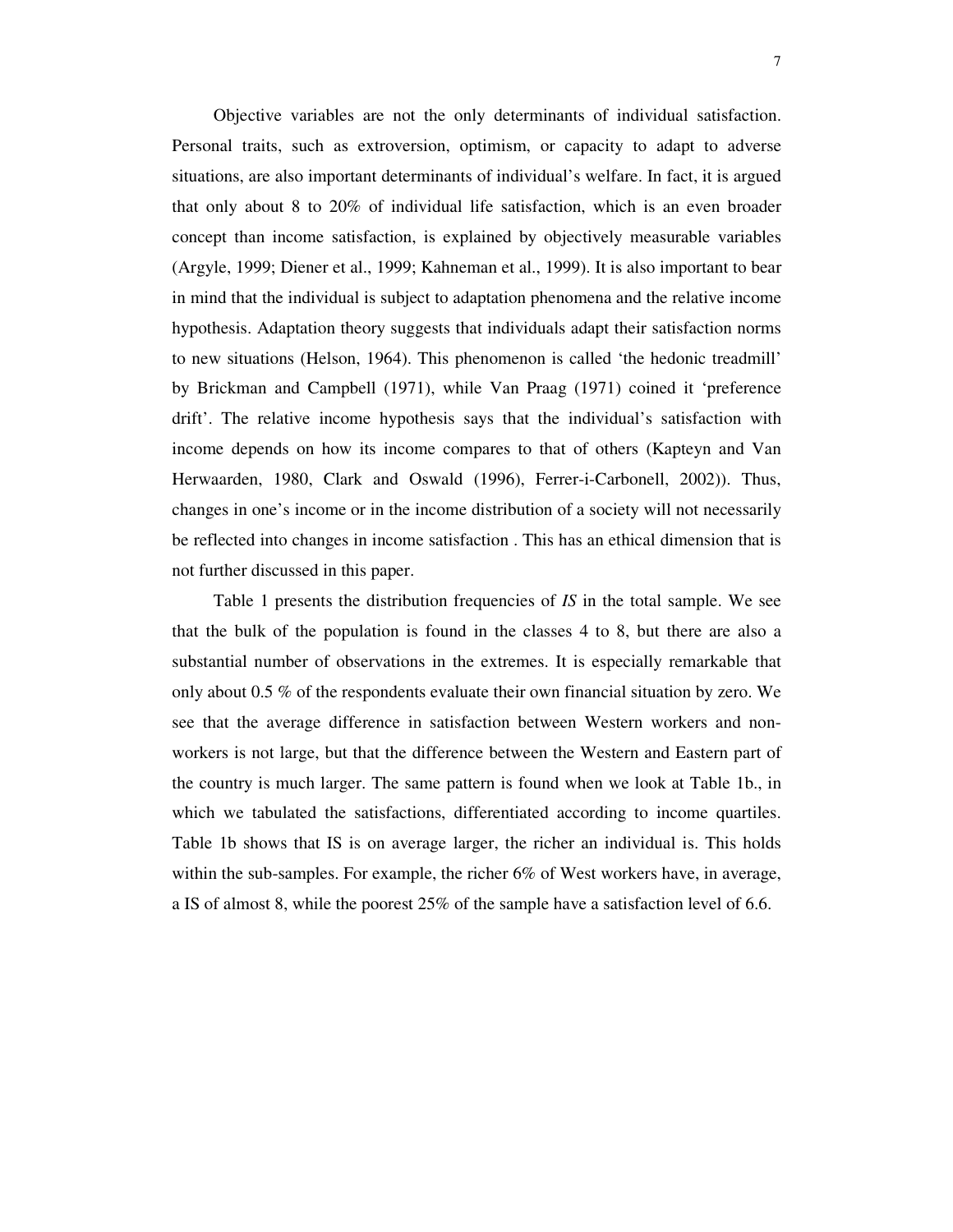| <b>IS</b>    | West     | <b>East Workers</b> | West Non- | East Non- |
|--------------|----------|---------------------|-----------|-----------|
|              | Workers  |                     | Workers   | Workers   |
| $\Omega$     | $0.56\%$ | $0.59\%$            | $0.78\%$  | 1.33%     |
| 1            | 0.49%    | $0.52\%$            | 0.81%     | 1.24%     |
| 2            | 1.16%    | 2.16%               | 1.94%     | 3.12%     |
| 3            | 2.48%    | 4.21%               | 3.65%     | 6.28%     |
| 4            | 4.05%    | 6.15%               | 4.48%     | $7.74\%$  |
| 5            | 10.90%   | 18.02%              | 12.29%    | 19.29%    |
| 6            | 11.42%   | 16.62%              | 10.39%    | 13.86%    |
| 7            | 20.75%   | 23.25%              | 17.80%    | 17.07%    |
| 8            | 27.41\%  | 20.28%              | 24.67%    | 19.44%    |
| 9            | 12.67%   | 5.70%               | 12.04%    | 6.22%     |
| 10           | $8.11\%$ | 2.51%               | 11.14%    | 4.41%     |
| Average      | 7.092    | 6.332               | 6.992     | 6.120     |
| Total        | 30539    | 11360               | 20611     | 8501      |
| observations |          |                     |           |           |

**Table 1.a Frequency distributions and averages of Income Satisfaction (IS), GSOEP 1992-1997**

**Table 1.b Averages of Income Satisfaction (IS) per income percentile** 1 **, GSOEP 1992-1997**

|                         | Lowest $25%$ | Lowest $50\%$ Lowest $75\%$ |       | Top 6 $%$ |
|-------------------------|--------------|-----------------------------|-------|-----------|
| <b>West Workers</b>     |              |                             |       |           |
| Average Income          | 3011         | 4105                        | 5432  | 12088     |
| Average IS              | 6.633        | 6.989                       | 7.224 | 7.976     |
| <b>East Workers</b>     |              |                             |       |           |
| Average Income          | 2697         | 3463                        | 4188  | 8955      |
| Average IS              | 5.769        | 6.202                       | 6.366 | 7.693     |
| <b>West Non-Workers</b> |              |                             |       |           |
| Average Income          | 2276         | 3294                        | 4675  | 10938     |
| Average IS              | 6.384        | 6.876                       | 7.214 | 7.898     |
| <b>East Non-Workers</b> |              |                             |       |           |
| Average Income          | 1808         | 2566                        | 3463  | 7332      |
| Average IS              | 5.598        | 6.006                       | 6.387 | 7.448     |

#### **3. Estimation**

Satisfaction questions are usually explained by means of latent variable models because *IS* is an ordered categorical variable*.* In our case it takes the values 0, 1,…, 10. We assume the usual Ordered Probit model. The real axis is partitioned in intervals  $(-\infty, \mu_0]$ ..., $(\mu_{10}, \infty)$ , such that the latent variable  $IS^* \in (\mu_i, \mu_{i+1}]$  if *IS* = i.

We assume that the latent variable IS\* obeys the equation

 $\frac{1}{1}$  Due to rounding off the brackets contain approximately 25%.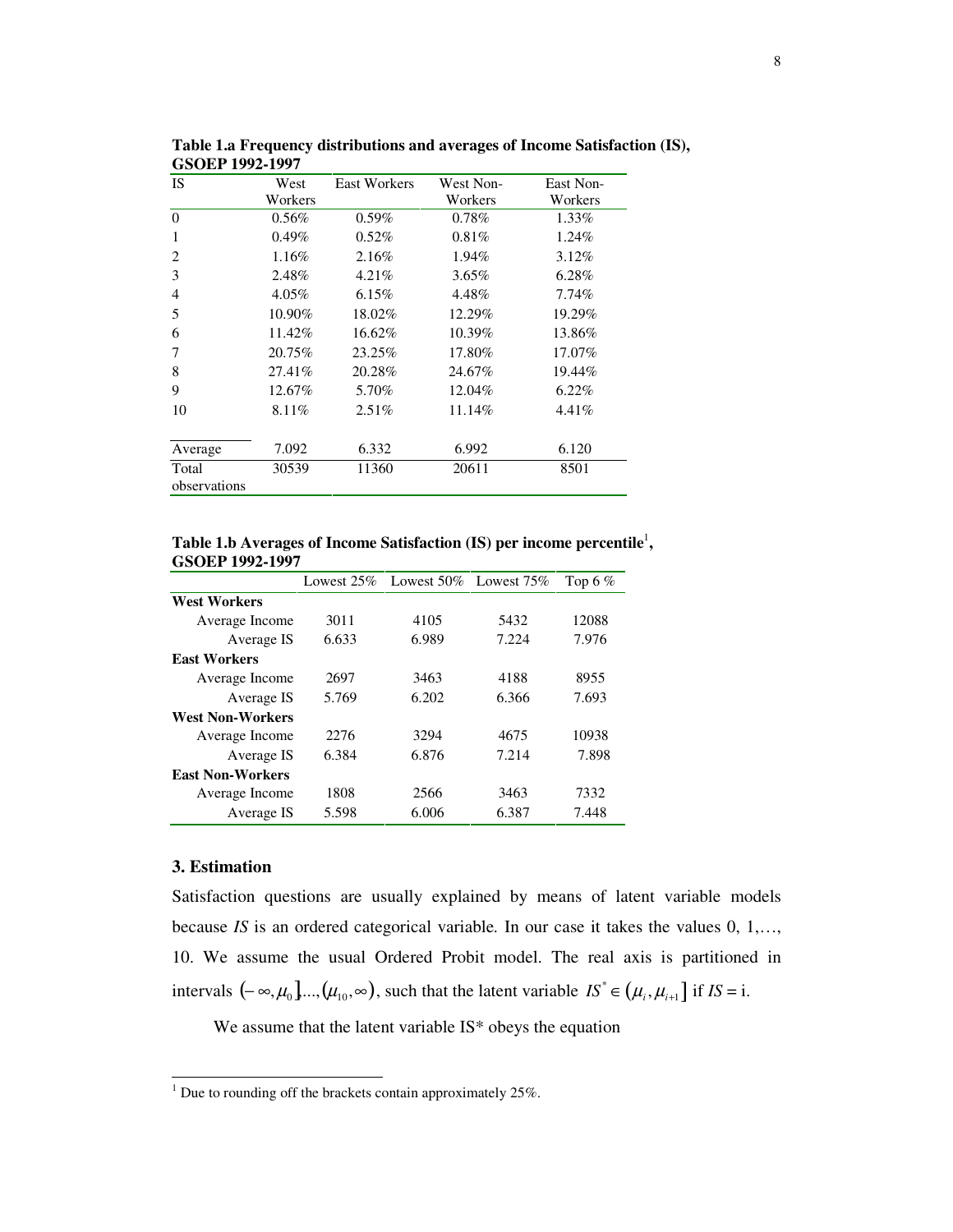$$
Ln(IS_{nt}^*) = C_t + \alpha_y y_{nt} + \alpha_z Z_{nt} + \alpha_x X_{nt} + \beta_y \overline{y}_n + \beta_x \overline{X}_n + \varepsilon_{nt} + \nu_n
$$
\n(2)

where n stands for the individual and t for time. The explanatory variables are divided into two groups, i.e. *X* and *Z*. The first are included in the regression in two forms: at the yearly value,  $X_{nt}$ , and as the average of  $X_n$  across time  $t \in (X_n)$ . The vector  $X_{nt}$  includes number of children and adults in the household. The vector of explanatory variables *Z* are only included at their yearly value  $(Z_{nt})$ . As Equation (2) shows, income is included both at its yearly value and as an average across the 6 years period.

Income satisfaction is assumed to depend on individual and household objective characteristics. Next, the specification is discussed (see also van Praag et al., 2003). We assume that satisfaction depends on log-household income *y*, and the number of individuals to be supported, where we distinguish between *children* (below 16) and *adults*. As we assume that the number of children will have a negative effect on income satisfaction, but that this effect will be less negative, the higher the household income, we introduce an interaction term between income and children as well. Age is included as log and log-square, because it is frequently found that satisfaction, not only with income but also with the job, has a U-shape effect on satisfaction. It implies that as we grow older our needs increase. We become less satisfied with income if it stays the same over time. This has to do with adaptation and with the fact that most members of our reference group will enjoy income growth over time. Due to the squared term the effect reaches a minimum about fifty; after that age the effect reduces. A similar effect with respect to job satisfaction was found by Clark and Oswald. We assume that living together will have a positive scale effect, as household chores can be divided over two and there are substantial economies of scale when living together. On the other hand a family with two breadwinners has less time available for household production than a traditional household, which is still frequently found in Germany 1997. Hence, we assume that a two-breadwinner family will be less satisfied than a one-breadwinner family with the same household income. Finally, we include time dummies, representing inflation and general *rising* expectations' and a gender dummy, which equals one for a male respondent and zero for a female respondent.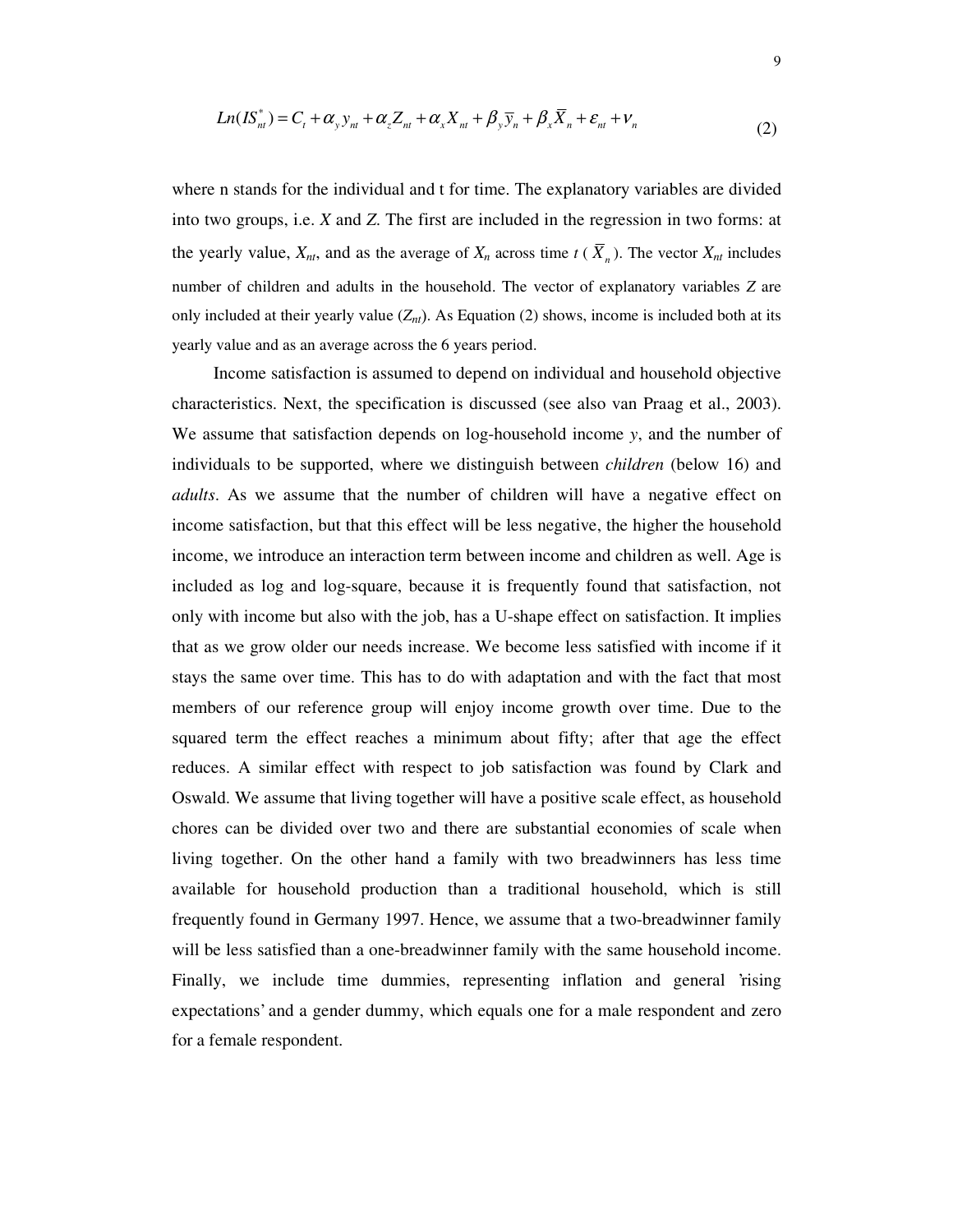As discussed above, some of the explanatory variables are included in two ways, viz. as their mean value and at their annual values. We do this because we expect that changes in the *X-*variables will not immediately affect income satisfaction to the full extent, but that there will be an adaptation process to new circumstances. The coefficient of the long-term average  $X_n$  stands for the effect of a permanent change, while the coefficient of  $X_{nt}$  -  $X_n$  stands for the immediate short-term effect of a change. For statistical reasons this specification was advocated by Mundlak (1978). He interpreted the  $X_n$  as picking up the correlation between observed individual characteristics and the individual unobserved effects. In this way, Mundlak aimed at ensuring orthogonality between *X* and <sup>ν</sup> .

Equation (1) can be rewritten as

$$
Ln(IS_m^*) = C_t + \alpha_y (y_m - \overline{y}_n) + \alpha_x (X_m - \overline{X}_n) + (\alpha_y + \beta_y) \overline{y}_n + (\alpha_x + \beta_x) \overline{X}_n + \alpha_z Z_m + \varepsilon_m + \nu_n
$$
\n(3)

In equation (2) we distinguish for the *X-*variables a *transitory* and a *permanent* effect. The *permanent* effect is  $(\alpha + \beta)$ , and the *transitory* effect is  $\alpha$ . For some variables, the permanent effects have a clear interpretation. For example, the effect of mean income is the permanent income effect (Friedman, 1957).

As we assume a considerable correlation between annual errors, we model the error as  $\varepsilon_{nt} + v_n$ . The individual random effect  $v_n$  and the error term  $\varepsilon_{nt}$  are assumed to be normally distributed and to be correlated neither with each other nor with the explanatory variables *X* and *Z*. The total residual variance equals  $\sigma^2(v) + \sigma^2(\varepsilon)$ . The individual random effect, which varies over individuals *n* but which is time-constant per individual, may be interpreted as standing for those individual psychological traits that are not observed in the data set (unobserved heterogeneity). We notice that in the literature of the evolution of wages over time some more complex error structures are implemented (see Lillard and Willis (1978), Baker (1997), Dickens (2000)). These interesting ideas seem to be outside the scope of this introductory paper, which focuses on the new satisfaction inequality concept.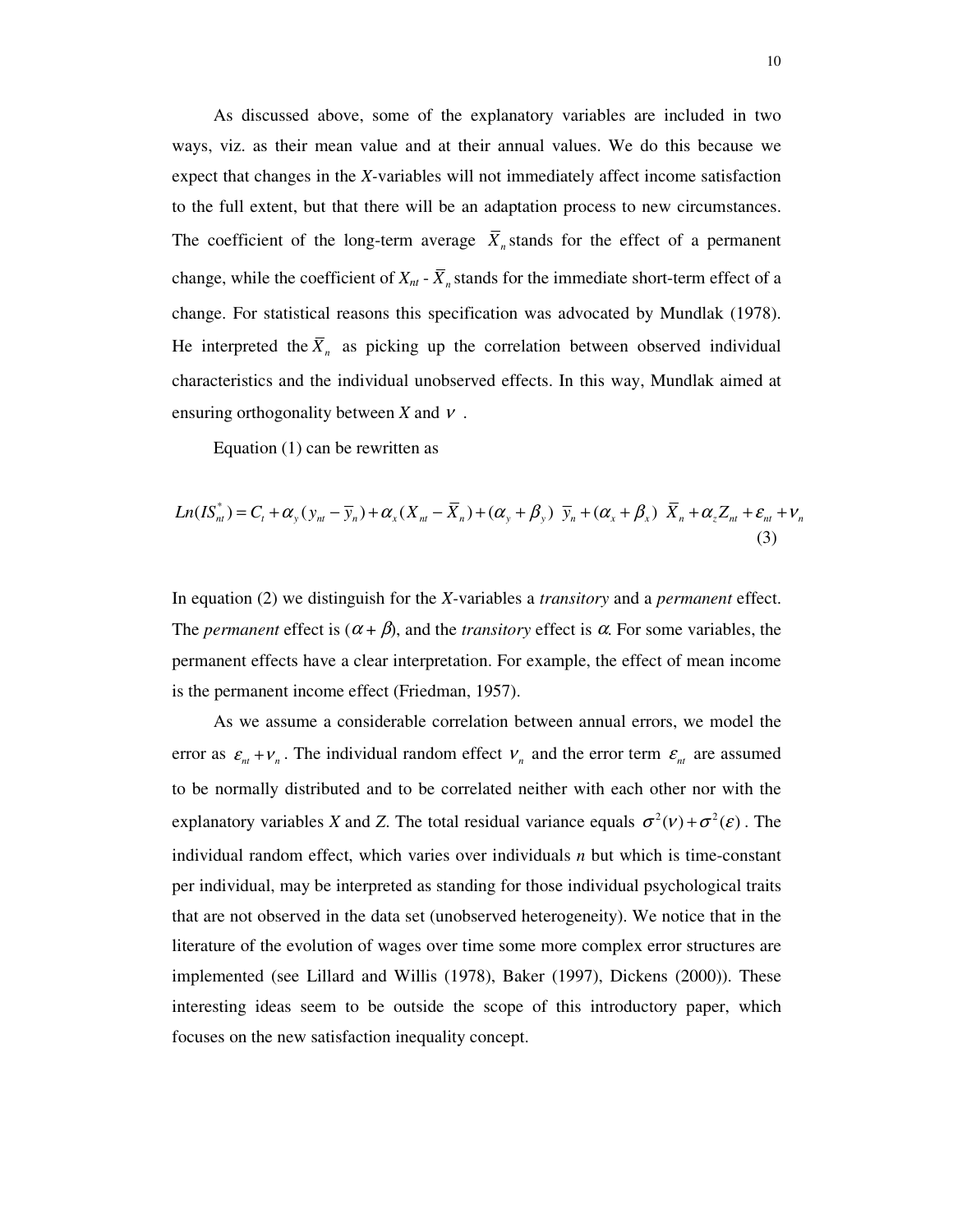It is well known that identification in the Probit model is only possible by addition of a normalizing condition, for which we traditionally take  $\sigma^2(\epsilon)=1$ . If we would impose  $\sigma^2(\epsilon)=2$ , we would have to multiply all effects by  $\sqrt{2}$ . It is easy to see that the *t- values* under both specifications will be the same. However, we may impose other identifying conditions like setting one of the non-zero effects equal to one. Say, under the standard-normalization the effect was  $\alpha$ , then under the new normalization all coefficients would have been multiplied by  $\alpha^{-1}$  while the error variance would be multiplied by  $\alpha^2$ . Hence, one can use standard-software and change the identifying condition after estimation. This indeterminacy implies that the value of the income satisfaction inequality index, which we are about to define, depends on the specific normalization chosen. In order to make the satisfaction index simultaneously comparable between different samples and with the variance of logincomes, we re-normalize by multiplying the Probit-estimates with the factor

 $1/(\alpha_y + \beta_y)$ . For the variances used in the following tables this implies a multiplication by  $(\alpha_{y} + \beta_{y})^2$ . By applying this normalization we ensure that the structural parts of income satisfaction estimated with different error variances, may be compared with each other.

Table 2 presents the estimation results for equation (1) as estimated by an Ordered Probit model with individual random effects. Table 2 shows that we allowed for the inclusion of a permanent effect and a transitory effect for three variables, i.e. income, number of children in the household, and number of adults. The income 2 effects are all positive and significant. Hence, normalization by division through the sum of both effects is a valid operation. The transitory income effect for West-German workers equals 0.261. For Western non-workers, the effect is of the same order. For Eastern workers and non-workers the transitory income coefficients are much larger. The income effect also depends on the number of children via the interaction term income-children. This interaction term has a slight mitigating effect on the cost of children for Westerners, but it is non-significant for Easterners.

 $2^{2}$  Income is the answer to the following question: "If everything is taken together: How high is the total monthly income of all the household members at present? Please give the net monthly amount, in other words after the deduction of tax and national insurance contributions. Regular payments such as rent subsidy, child benefit, government grants, subsistence allowances, etc., should be included. If not known exactly, please estimate the monthly amount". (answers are in German Marks).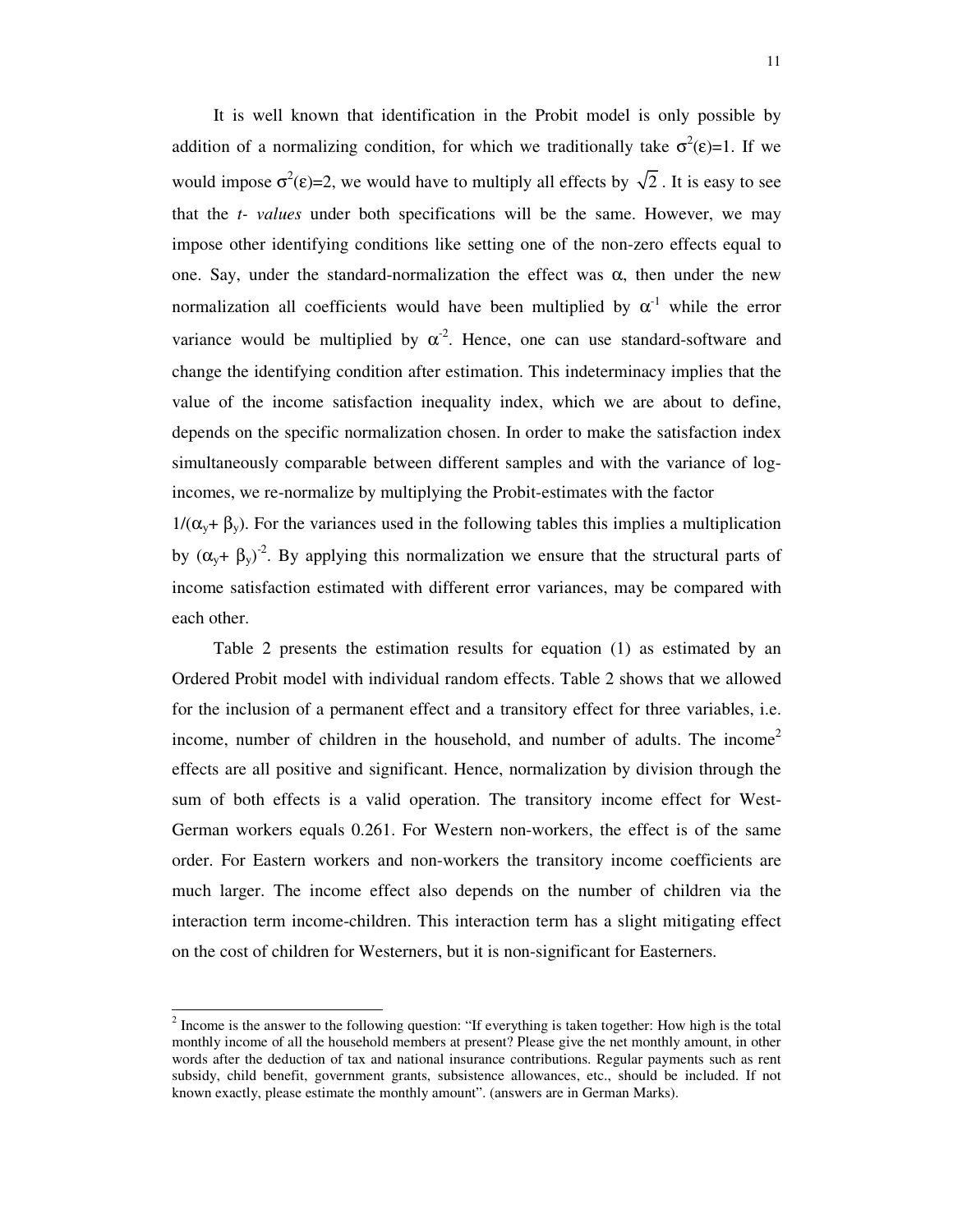The age coefficients are all significant, where  $Ln(\overline{IS}^*)$  has a U-shape with respect to age. Western workers reach a minimum income satisfaction at the age of 44 and Eastern workers at 56. For non-workers, income satisfaction attains its minimum at around 37. Apart from psychological developments over human life there may be more mundane reasons: households needs increase with the number of children and spending on consumer durables and housing is more important in the first half of the life cycle. Later in life children are leaving the household and investments in housing and furniture have been completed. Another reason for this fall in satisfaction during the first period in life may be that individuals get used their material status and take it as a matter of course. The education effect is positive in the West, non-significant for Eastern workers, and negative for Eastern non-workers. The effect of more education is ambiguous. On one hand more education leads to more efficient consumption. This would point to a positive effect on income satisfaction. We find this effect for West-German citizens. On the other hand more education widens your horizon and will increase someone's expectations. This would yield a negative effect. The education effect is a mixed product. For East-Germany we find that both factors cancel out for workers, while the widening horizon-effect has the upper hand for East-German nonworkers. The presence of more adults or children has a negative effect on income satisfaction for all four sub-samples. If one lives together with a partner in one household, this increases individual income satisfaction. Male respondents are less content than females. The estimation results show that this coefficient is nonsignificant. The individual random effect, i.e. individual unmeasured psychological characteristics, explains between 30 and 40% of the total unexplained variance, being somewhat higher for Westerners than for Easterners.

We notice that the equation differences between sub-samples show that it is indeed justified to estimate the model for the four sub-samples separately.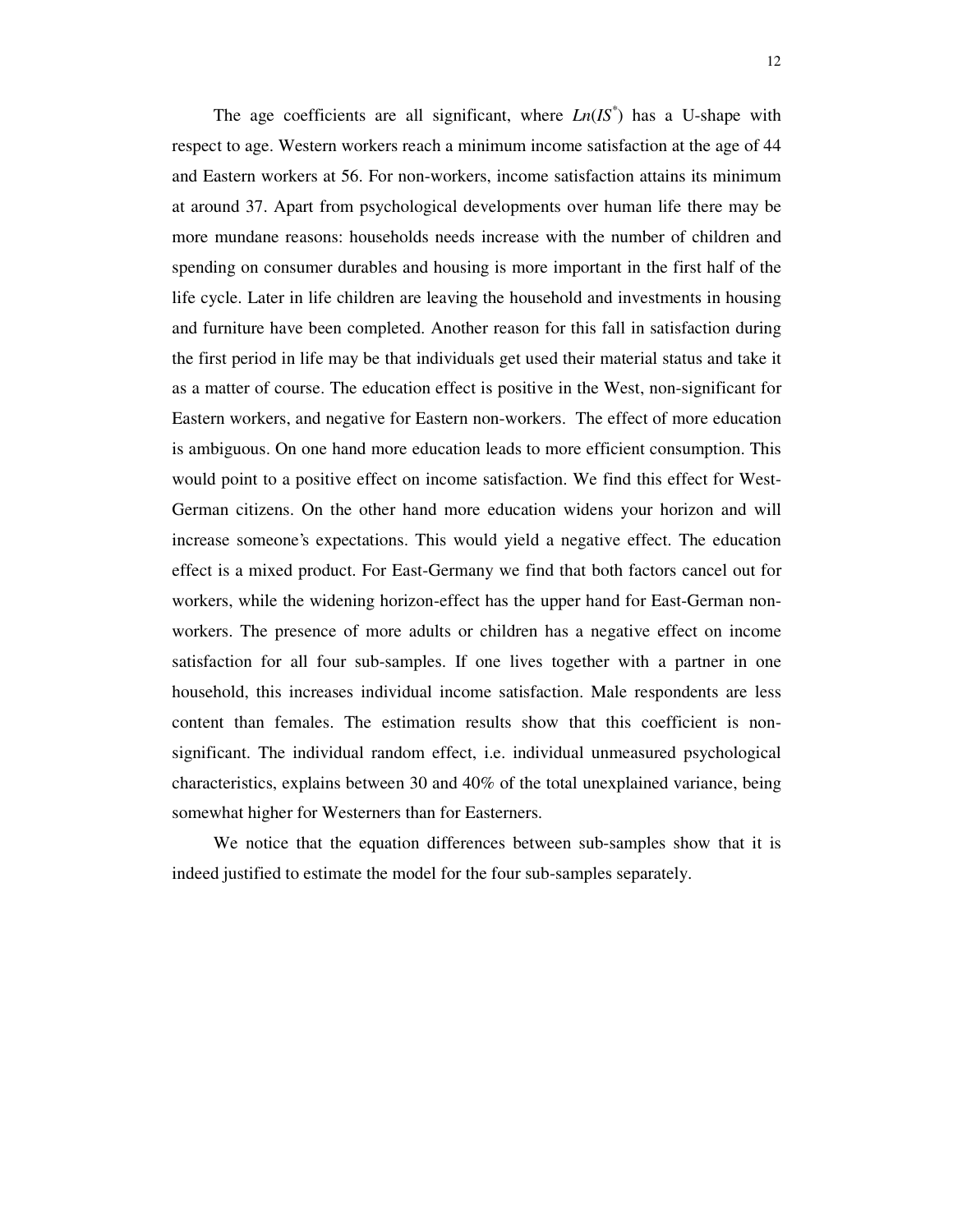13

|                                          |          | West Workers |          | East Workers |            | West Non-Workers |            | East Non-Workers |
|------------------------------------------|----------|--------------|----------|--------------|------------|------------------|------------|------------------|
|                                          | Estim.   | Est/StErr    | Estim.   | Est/StErr    | Estim.     | Est/StErr        | Estim.     | Est/StErr        |
| Constant                                 | 5.427    | 3.461        | 3.660    | 1.954        | 16.445     | 13.431           | 19.997     | 10.647           |
| Dummy for 1992                           | 0.416    | 12.422       | $-0.079$ | $-2.054$     | 0.141      | 3.664            | $-0.359$   | $-5.521$         |
| Dummy for 1993                           | 0.425    | 12.168       | 0.174    | 4.303        | 0.384      | 9.791            | $-0.064$   | $-1.076$         |
| Dummy for 1994                           | 0.346    | 11.362       | $-0.288$ | $-7.822$     | 0.491      | 14.820           | 0.098      | 1.892            |
| Dummy for 1995                           | 0.300    | 8.582        | 0.115    | 2.861        | 0.387      | 10.060           | 0.141      | 2.199            |
| Dummy for 1996                           | 0.412    | 11.157       | 0.226    | 5.456        | 0.351      | 8.805            | 0.170      | 2.627            |
| Ln(age)                                  | $-5.354$ | $-5.981$     | $-4.223$ | $-3.915$     | $-11.861$  | $-17.887$        | $-12.863$  | $-12.779$        |
| Ln(age) $\wedge$ 2                       | 0.707    | 5.614        | 0.529    | 3.442        | 1.641      | 18.114           | 1.767      | 12.847           |
| Minimum age reached at                   | 43.993   |              | 54.310   |              | 37.101     |                  | 38.053     |                  |
| Ln(net family income)                    | 0.261    | 7.139        | 0.422    | 8.710        | 0.240      | 6.023            | 0.427      | 5.786            |
| Ln(years of education)                   | 0.258    | 3.334        | 0.009    | 0.090        | 0.260      | 2.943            | $-0.325$   | $-2.588$         |
| Ln(number of adults)                     | $-0.176$ | $-4.735$     | $-0.247$ | $-4.651$     | $-0.041$   | $-0.848$         | $-0.152$   | $-1.600$         |
| $Ln(number of children+1)$               | $-0.727$ | $-1.973$     | $-0.408$ | $-0.839$     | $-0.778$   | $-2.197$         | $-0.817$   | $-1.140$         |
| Ln(net family income)<br>$*Ln(child.+1)$ | 0.077    | 1.732        | 0.024    | 0.394        | 0.079      | 1.819            | 0.082      | 0.919            |
| Male                                     | $-0.040$ | $-1.319$     | $-0.073$ | $-2.212$     | $-0.257$   | $-7.392$         | $-0.134$   | $-2.794$         |
| Living together                          | 0.211    | 5.860        | 0.216    | 3.969        | 0.259      | 8.393            | 0.100      | 1.743            |
| <b>Two Earners</b>                       | $-0.032$ | $-0.964$     | $-0.083$ | $-1.835$     | <b>XXX</b> |                  | <b>XXX</b> |                  |
| Mean (Ln(net family inc.)                | 0.739    | 13.716       | 0.578    | 8.666        | 0.760      | 13.659           | 0.573      | 6.116            |
| Mean (Ln(children+1))                    | $-0.263$ | $-4.572$     | $-0.330$ | $-4.206$     | $-0.452$   | $-6.662$         | $-0.575$   | $-4.673$         |
| Mean (Ln(adults))                        | $-0.206$ | $-3.855$     | 0.003    | 0.052        | $-0.268$   | $-3.991$         | $-0.148$   | $-1.341$         |
|                                          | 1.338    |              | 0.966    |              | 1.217      |                  | 1.250      |                  |
| $\sigma(\varepsilon)$                    |          |              |          |              |            |                  |            |                  |
| $\sigma(\nu)$                            | 1.056    |              | 0.711    |              | 1.018      |                  | 0.830      |                  |
| $%$ of variance due to $v$               | 38.37%   |              | 35.12%   |              | 41.16%     |                  | 30.61%     |                  |
| Number of Observations                   | 30356    |              | 11256    |              | 20510      |                  | 8501       |                  |
| Log Likelihood                           | $-56603$ |              | $-21157$ |              | -39217.9   |                  | $-16957$   |                  |
| Number of Individuals                    | 8130     |              | 3191     |              | 6361       |                  | 2690       |                  |

**Table 2. Income Satisfaction (IS) Regression. Ordered Probit with individual random effects, GSOEP 1992-1997**

#### **4. Income satisfaction inequality**

This section presents the concept of income satisfaction inequality (*Isat*), which is derived by generalizing the objective income inequality concept. Let us assume two individuals *A* and *B* with incomes  $y_A$  and  $y_B$  and personal circumstances  $X_A$  and  $X_B$ , respectively, where *X* stands for the vector of all relevant variables except income. Then the incomes  $y_A$  and  $y_B$  are *equivalent* satisfaction-wise, if

$$
IS^*(y_A, X_A) = IS^*(y_B, X_B)
$$
 (4)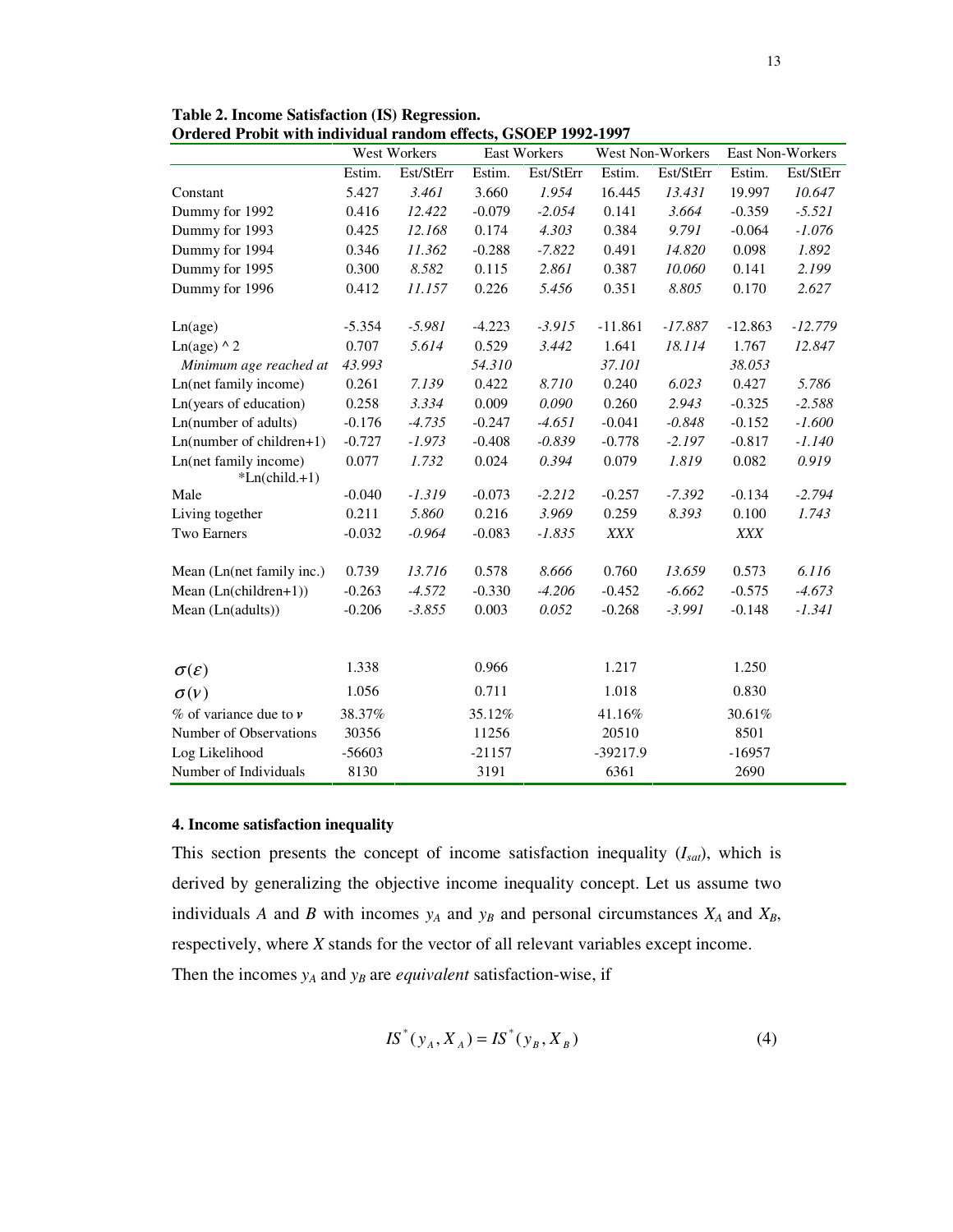Or in words, incomes  $y_A$  and  $y_B$  are equivalent if individuals A and B are equally satisfied financially, given their different background circumstances *X*. The case  $IS^*(y, X) \equiv ln(y)$ , where income satisfaction and objective income coincide, is a special case of the income satisfaction concept. This would be the case if all coefficients in Equation (2) would have been zero except the income coefficients. From Table 2, it is clear that other variables than income influence income satisfaction, i.e., populations with the same objective income distributions may have a different distribution of income satisfaction.

In contrast to what is sometimes thought most income inequality measures are based on a cardinal utility concept. The inequality index is defined as  $I = I(f_1(y_1),..., f_N(y_N))$ . It follows that the impacts of income increases for one individual are cardinally defined and the same holds for the comparison of income changes between individuals. We may change the functions  $f_1(y_1),..., f_N(y_N)$  into monotonic transforms  $\tilde{f}_1(y_1),..., \tilde{f}_N(y_N)$  but then the inequality index will be changed as well. We may think, for instance, on  $f(y) = y$  and  $\tilde{f}(y) = \ln(y)$ . We may see  $\tilde{f}$  = *IS* \* as the specification in this paper.

In this paper, we consider  $Var(Ln(\text{IS}^*)) = I_{sat}$  as our inequality measure.<sup>3</sup> It is well known that the variance of log-incomes is not an ideal inequality measure, and this holds as well for the variance of income satisfactions, but the problem is that other measures also suffer from problems. There is no ideal measure. One evident advantage of the variance is its decomposability, which we shall use in this paper. As pointed out before, we may just as well take another statistic based on  $Ln(IS^*)$  like Theil's entropy, or the Atkinson index. Within the scope of this paper this would not add new information.

Table 3 presents estimates of the income satisfaction inequalities in the four sub-samples, which we compare with the corresponding objective income inequality. In the first line we present the objective income inequalities. In the second line we present the corresponding income satisfaction inequalities, defined as the variances of the structural parts of the estimated income satisfactions. In the third line we present

<sup>&</sup>lt;sup>3</sup> The variance of *Ln*(*IS*) was calculated using individual weights as available in the GSOEP data. The weights represent the inverse probability of selection.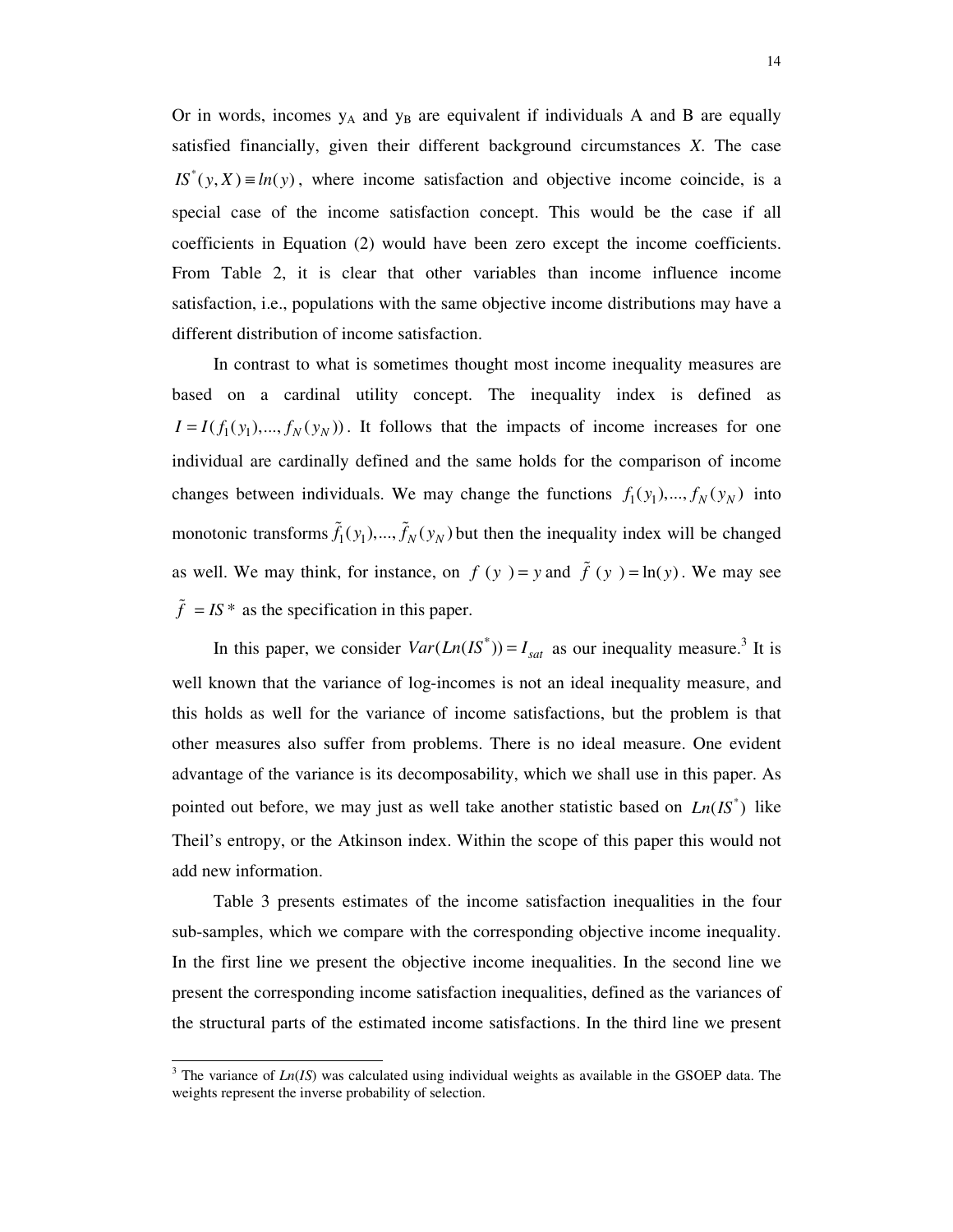the structural variance as a percentage of the 'total' variance, that is, the structural variance *plus* the error variance ( $\sigma^2(v) + \sigma^2(\varepsilon)$ ). For workers total variance is twenty times (!) the structural variance while for non-workers the proportion is ten to one. This is of course due to the small explanatory power of these models in terms of  $R^2$  or pseudo- $R^2$ . We may also interpret this result as saying that by far the largest part of satisfaction inequality is caused by unobserved heterogeneity and/or random errors. As far as it is caused by random disturbances we cannot improve on this result. As far as it is caused by unobserved variables we have to look after additional relevant observable individual characteristics. Both objective income and structural satisfaction inequalities seem to underestimate the perceived inequality. We have to accept this as a fact of life. It does not imply that the structural inequalities have become devoid of interest.

|                                                           | West Workers | <b>East Workers</b> | West-Non<br>Workers | East-Non<br>Workers |
|-----------------------------------------------------------|--------------|---------------------|---------------------|---------------------|
| Variance of objective Log-incomes                         | 0.218        | 0.173               | 0.284               | 0.218               |
| Variance of Log-income satisfactions<br>(structural part) | 0.186        | 0.141               | 0.357               | 0.328               |
| structural part as percentage of total<br>variance        | $6.03\%$     | 8.94%               | $12.41\%$           | 12.70%              |
| Total satisfaction variance                               | 3.08         | 1.57                | 2.87                | 2.58                |
| Number of Observations                                    | 30356        | 11256               | 20510               | 8501                |

**Table 3: Objective and income satisfaction inequalities**

Table 3 shows that objective income inequality is larger in the West than in the East, both for workers and for non-workers. We also see that income inequality is larger within the group of non-workers than for workers. For workers the structural satisfaction inequality is smaller than that with respect to objective incomes, while the opposite holds for non-workers. For instance, for western non-workers the objective inequality is 0.284 and the subjective analogue is 0.357.

Next, we present an income satisfaction inequality decomposition to identify the contribution of each observable variable *X* and *Z* to income satisfaction inequality. Since the income satisfaction inequality is here defined in terms of variance, studying the causes of this inequality is equivalent to decomposing the variance of the income satisfaction. The prototype of a decomposition is based on the model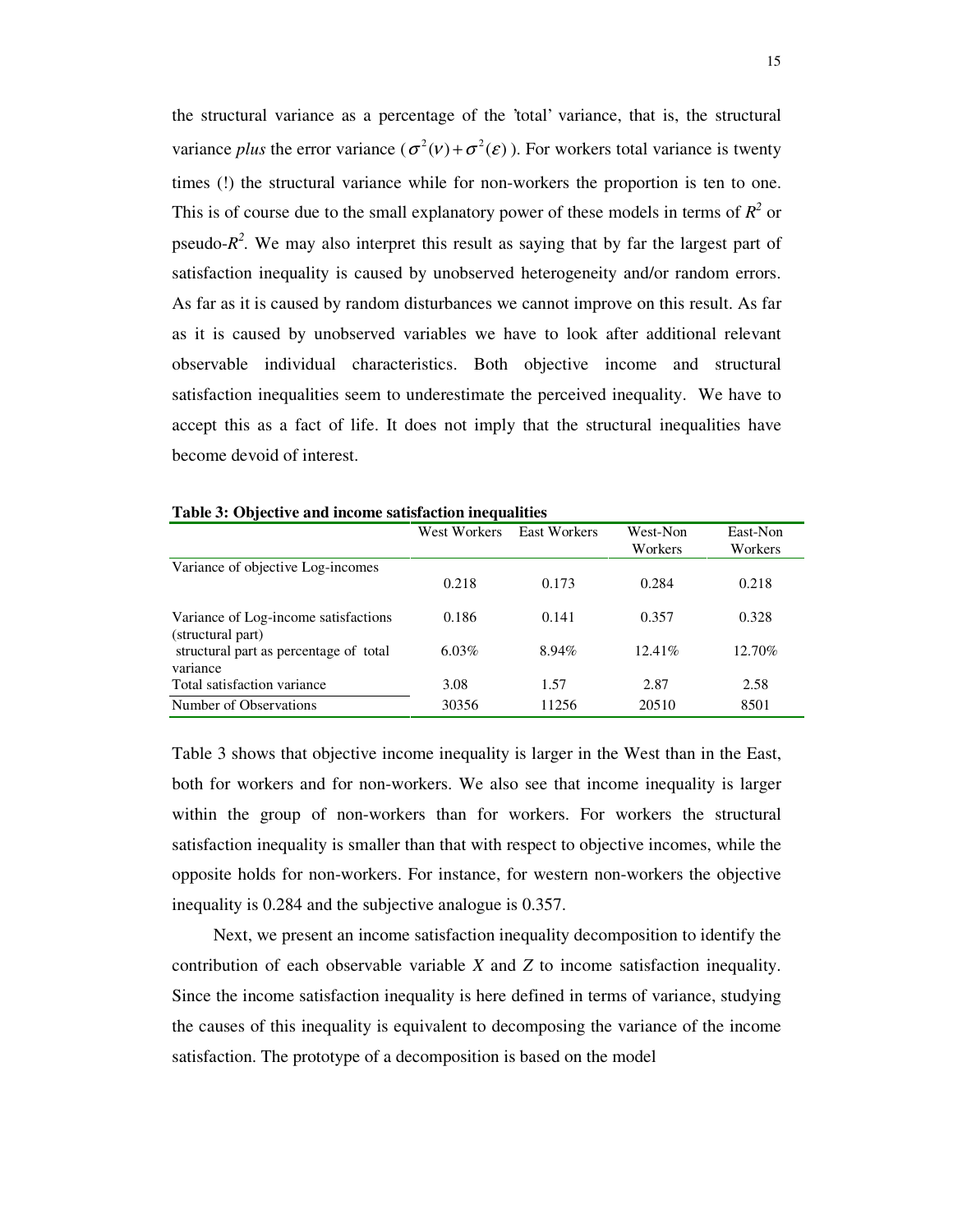$$
\ln(Z) = \ln(Z_1) + \dots + \ln(Z_k)
$$

where we assume that the components are uncorrelated, i.e.,  $cov(Z_i, Z_j) = 0$ . We get

$$
\sigma_Z^2 = \sigma_{Z_1}^2 + ... + \sigma_{Z_k}^2
$$

Hence, we may assign to each component its relative share in contributing to the overall variance/inequality. The shares are

$$
p_i = \frac{{\sigma_{Z_i}}^2}{{\sigma_Z}^2}
$$

The shares add up to one and each share is non-negative. Unfortunately, this decomposition is impossible if the components are correlated, i.e.,  $cov(Z_i, Z_j) \neq 0$ . This is obviously the case for the *IS*- equation as age, income, education and children are correlated. Therefore, we have to apply a second-best solution.

The variance decomposition we apply is performed by the well-known stepwise regression procedure.<sup>4</sup> We notice that we defined the structural part of equation (2) as the right-hand side without error-terms. We denote it by  $IS^{(s)}$  for short. Its variance is just the structural satisfaction inequality. If we regress  $IS^{(s)}$  on all variables in (2) simultaneously we get of course an  $R^2$  of 100 %. If we regress  $IS^{(s)}$  on one variable *X<sub>1</sub>* (and a constant) we get an  $R^2$ <sub>*1*</sub> of less than 100 %. It may be interpreted as the contribution of  $X_I$  to total inequality. Adding a second variable  $X_2$  the  $R_2^2$  is increased from  $R^2$ <sup>1</sup> to  $R^2$ <sub>2</sub>. The difference  $(R^2 \t2 R^2$ <sup>2</sup><sup>1</sup> may be interpreted as the additional inequality contribution caused by differences in the variable *X2*. It is obvious that this decomposition depends on the order of introduction of the variables except in the unlikely case that the two variables  $X_I$  and  $X_2$  are non-correlated. This variance decomposition method may be generalized to any arbitrary number of variables. The usual option in standard-software is that the order of successive introduction of the

<sup>&</sup>lt;sup>4</sup> An alternative decomposition would be by means of principal components. However, here we have the disadvantage that it is often difficult to understand what these principal components stand for.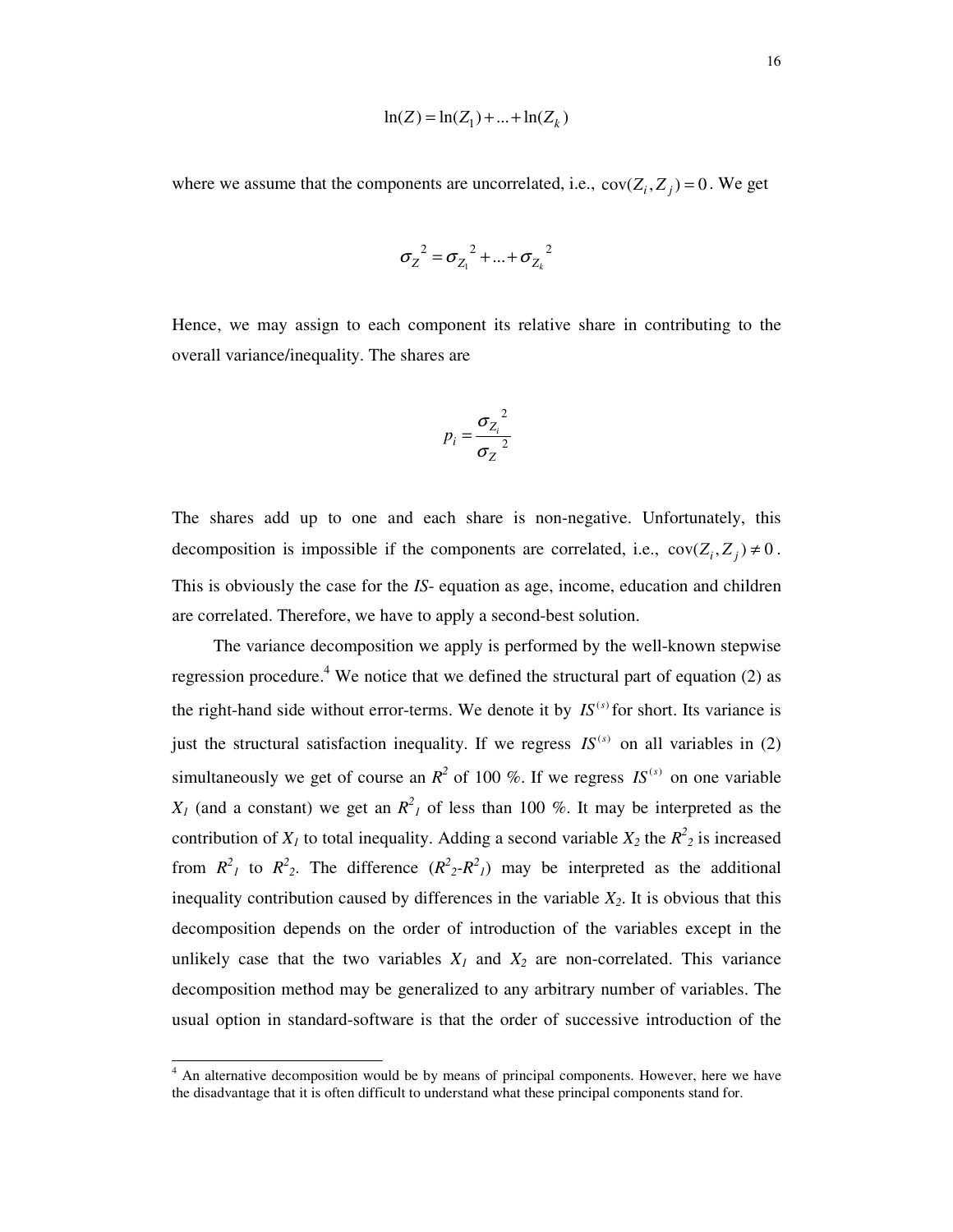variables is chosen, such that at each step the incremental explanation is maximized. We call this order the maximizing order. Obviously, we may impose any other order as well. In Table 4.a we present for each of the four sub-samples the inequality decomposition according to the (sample-specific) maximizing order. For Western workers we find that a very large part may be explained by the long-term variables. The variable Mean (Ln(net family income), that is the average log-net family income over the period 1992-1997 explains 65.63% of the structural inequality. The next factor Mean (Ln(adults)) gives an additional contribution of 12.21 % and a similar contribution is given by the number of children (defined as living at home below 16). The remaining transitional components give only a minor contribution adding up to about 12 %. For Western non-workers the picture is somewhat similar, although the long-term contribution is smaller. One transitional factor Ln(age) plays a significant role as well. For the Eastern part of the population the situation is completely different. Here the long-term elements play a negligible role, while the transitional factors are leading. This is in conformity with the rather stormy developments in East-Germany when compared to those in the western part of the country.

| maximizing vities. In percentages. |                           |          |             |             |
|------------------------------------|---------------------------|----------|-------------|-------------|
| Variable                           | West Workers East Workers |          | West        | East        |
|                                    |                           |          | Non-Workers | Non-Workers |
|                                    |                           |          |             |             |
| Ln2(age)                           | 2.59%                     | 1.30%    | $2.62\%$    | $1.62\%$    |
| Ln(age)                            | 3.40%                     | 11.54%   | 14.97%      | 22.03%      |
| Ln(net family inc.)                | $0.87\%$                  | 56.69%   | 0.86%       | 26.43%      |
| Male                               | 0.17%                     | $1.05\%$ | 3.48%       | $1.14\%$    |
| Living together?                   | $2.07\%$                  | $1.75\%$ | 3.06%       | 2.42%       |
| Ln(years Education)                | 1.17%                     | 0.01%    | 0.76%       | 8.68%       |
| $ln(net$ fam.inc.)                 | 0.15%                     | $0.00\%$ | 0.56%       | $0.00\%$    |
| $*ln(child.+1)$                    |                           |          |             |             |
| Ln(adults)                         | 1.26%                     | 11.44%   | 0.12%       | 22.17%      |
| $Ln(Child.+1)$                     | 0.17%                     | 8.16%    | $0.08\%$    | 13.95%      |
| Earner                             | 0.05%                     | 0.59%    | <b>XXX</b>  | <b>XXX</b>  |
|                                    |                           |          |             |             |
| Mean(Ln(net fam. Inc.))            | 65.63%                    | $6.06\%$ | 35.13%      | 0.62%       |
| $Mean(Ln(Child.+1))$               | $10.25\%$                 | 0.01%    | 21.73%      | 0.26%       |
| Mean(In(adults))                   | 12.21%                    | 1.41%    | 16.62%      | 0.69%       |

**Table 4a. Variance decomposition of income satisfaction inequality according to maximizing order. In percentages.**

In Table 4.b we present the corresponding decompositions, where we fix the order for each sample as the order of variables in Table 2.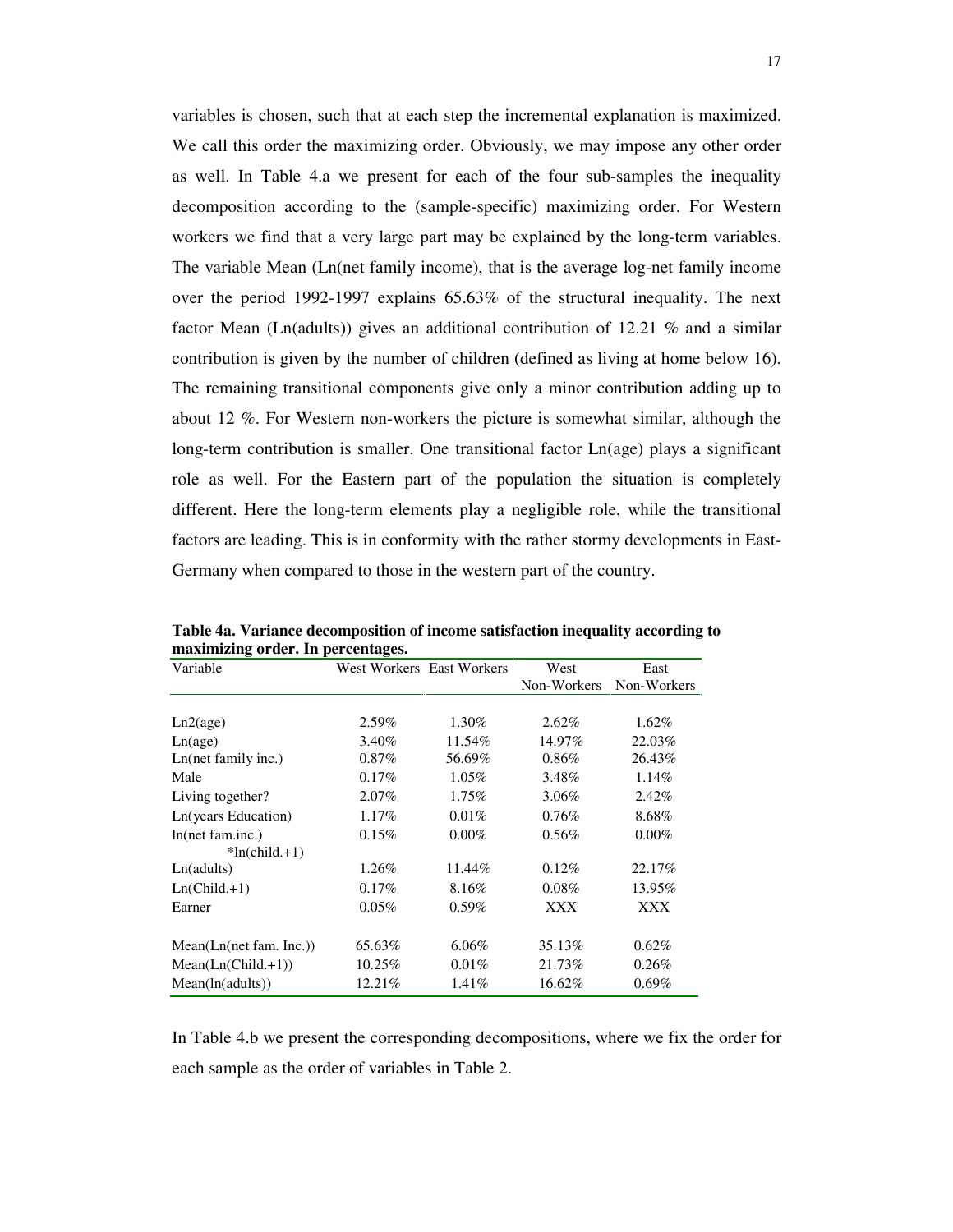|                         | West    | <b>East Workers</b> | West        | East        |
|-------------------------|---------|---------------------|-------------|-------------|
|                         | Workers |                     | Non-Workers | Non-Workers |
|                         |         |                     |             |             |
| Ln(age)                 | 0.12%   | 5.68%               | 9.18%       | $2.72\%$    |
| Ln2(age)                | 1.34%   | $1.77\%$            | 23.41\%     | 50.06%      |
| Ln(net family inc.)     | 56.60%  | 61.55%              | 42.99%      | 29.68%      |
| Ln(years Education)     | 6.48%   | 1.32%               | 1.43%       | $0.68\%$    |
| Ln(adults)              | 10.32%  | 14.20%              | 5.75%       | 11.98%      |
| $Ln(Child.+1)$          | 4.77%   | 4.83%               | 2.51%       | 1.94%       |
| $ln(net$ fam.inc.)      | 0.18%   | 0.02%               | 0.09%       | $0.00\%$    |
| $*ln(child.+1)$         |         |                     |             |             |
| Male                    | 0.28%   | $1.12\%$            | 3.88%       | $1.00\%$    |
| Living together?        | 3.41%   | 2.06%               | $3.63\%$    | $0.38\%$    |
| Earner                  | 0.21%   | $0.94\%$            |             | $0.00\%$    |
|                         |         |                     |             |             |
| Mean(Ln(net fam. Inc.)) | 13.12%  | 5.14%               | 5.05%       | $0.62\%$    |
| $Mean(Ln(Child.+1))$    | 0.48%   | $1.37\%$            | 0.23%       | $0.68\%$    |
| Mean(In(adults))        | 2.68%   | $0.01\%$            | 1.85%       | 0.25%       |

**Table 4b. Variance decomposition of income satisfaction inequality according to order in Table 2. In percentages.**

When we compare Tables 4a. and 4b., we find that the order in which the different variables are brought into play is very important. Actually, the main burden of the inequality shifts in Table 4b. to the transitory factors, although the explanation of the long-term factors being about 16  $\%$  is still larger than the 12  $\%$  given to the transitory factors in Table 4a. For non-workers we find that age becomes a very important factor determining inequality.

Finally, we may take a look at income satisfaction inequality in the whole of Germany (G). We use the well-known variance decomposition formula, where total variance is split up into the sum of the two within-group-variances and the betweengroups variance. The two groups are the West-and East-German population in this case. More precisely we have the identity

$$
I_{sat}(G) = p_w I_{sat}(W) + p_E I_{sat}(E) + I_{sat}(BetweenE and W)
$$
\n<sup>(5)</sup>

where the *p's* stand for the relative population shares. The last term is calculated by taking the variance of the mean of Western log-income satisfaction and the mean of Eastern log-income satisfaction with respect to the overall mean log-income satisfaction. In a similar way we may go on and decompose  $I_{sat}(W)$  and  $I_{sat}(E)$  with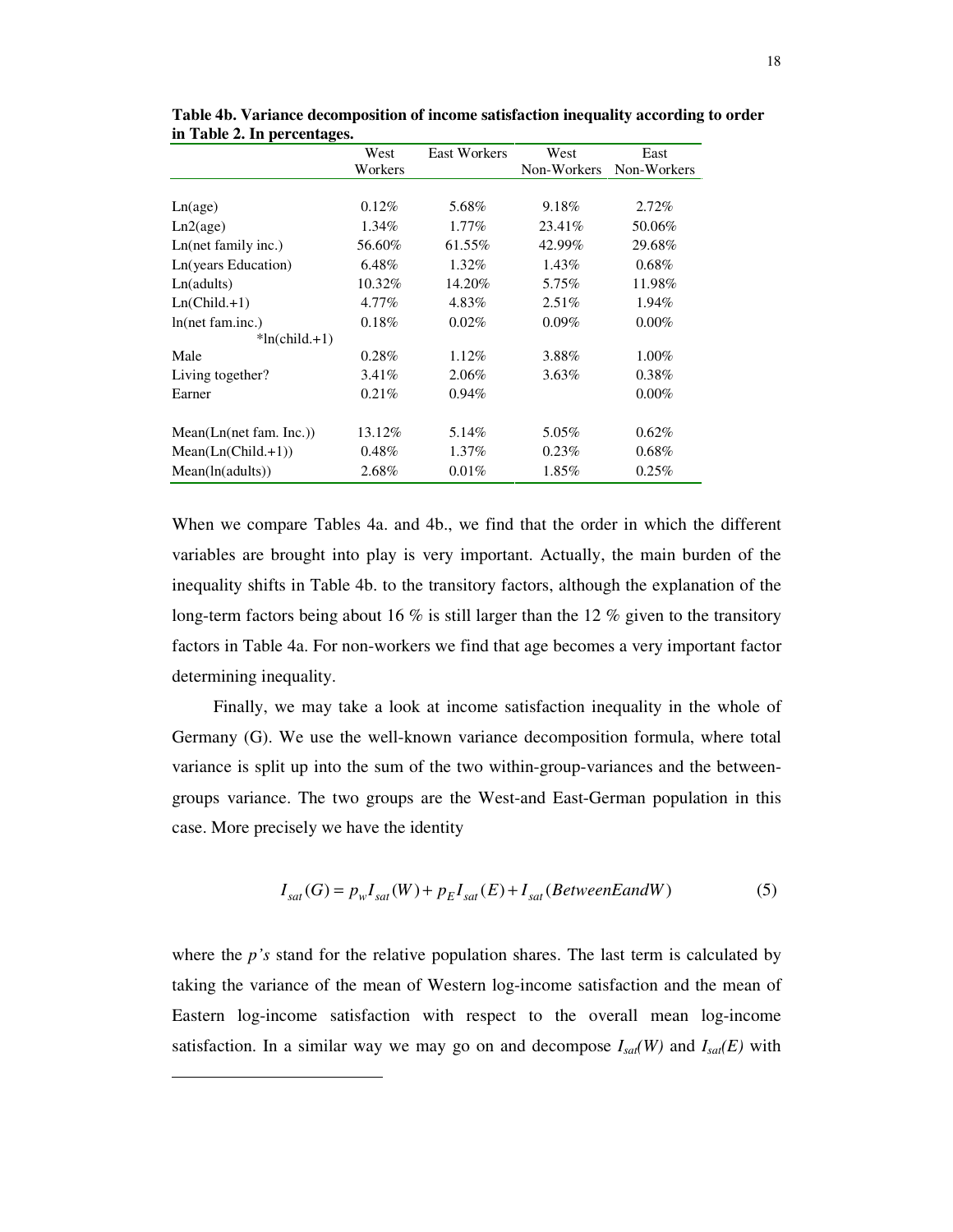respect to workers and non-workers. That decomposition is tabulated in Table 5. The results are comparable to those presented in Table 3.

| Population          | Group           | Group                  | Variance of structural |                         |  |
|---------------------|-----------------|------------------------|------------------------|-------------------------|--|
| <b>Shares</b>       |                 |                        |                        | log-income satisfaction |  |
| $P_{\rm W} = 0.803$ | West            |                        |                        | 0.264                   |  |
| $P_{WW} = 0.549$    |                 | West Workers (WW)      | 0.186                  |                         |  |
| $P_{WNW} = 0.451$   |                 | West Non-Workers (WNW) | 0.357                  |                         |  |
|                     |                 | Between WW and WNW     | 0.001                  |                         |  |
| $P_{\rm E} = 0.197$ | East            |                        |                        | 0.265                   |  |
| $P_{FW} = 0.528$    |                 | East Workers (EW)      | 0.141                  |                         |  |
| $P_{FNW} = 0.472$   |                 | East Non-Workers (ENW) | 0.328                  |                         |  |
|                     |                 | Between EW and ENW     | 0.036                  |                         |  |
|                     | Between E and W |                        | 0.010                  |                         |  |
|                     | Germany         |                        |                        | 0.274                   |  |

**Table 5. Between-group decompositions for Income Satisfaction Inequality (I***sat***)**

Table 5 shows that the income satisfaction inequality in Germany as a whole is 0.274, and that there is virtually no difference between the two inequalities in East and West. The income satisfaction distribution of Non-workers is more unequal than for workers in both parts of the country.

The same exercise may be done for the objective income inequality. The results are presented in Table 6. Again, the reader can compare these results with the ones presented at Table 5. Table 6 illustrates that the objective income inequality in Germany as a whole is 0.259, which is somewhat smaller than the income satisfaction inequality. The Westerners suffer from a larger inequality than in the East and the same holds for the corresponding subgroups of workers and non-workers..

| Population<br><b>Shares</b> | Group           | Group                   | Variance of objective<br>Log-incomes |       |
|-----------------------------|-----------------|-------------------------|--------------------------------------|-------|
| $P_{\rm w} = 0.803$         | West            |                         |                                      | 0.261 |
| $P_{WW} = 0.549$            |                 | West Workers            | 0.218                                |       |
| $P_{WNW} = 0.451$           |                 | <b>West Non-Workers</b> | 0.284                                |       |
|                             |                 | Between WW and WNW      | 0.0132                               |       |
| $P_{E} = 0.197$             | East            |                         |                                      | 0.219 |
| $P_{\text{EW}} = 0.528$     |                 | <b>East Workers</b>     | 0.173                                |       |
| $P_{FNW} = 0.472$           |                 | <b>East Non-Workers</b> | 0.218                                |       |
|                             |                 | Between EW and ENW      | 0.0248                               |       |
|                             | Between E and W |                         | 0.0063                               |       |
|                             | Germany         |                         |                                      | 0.259 |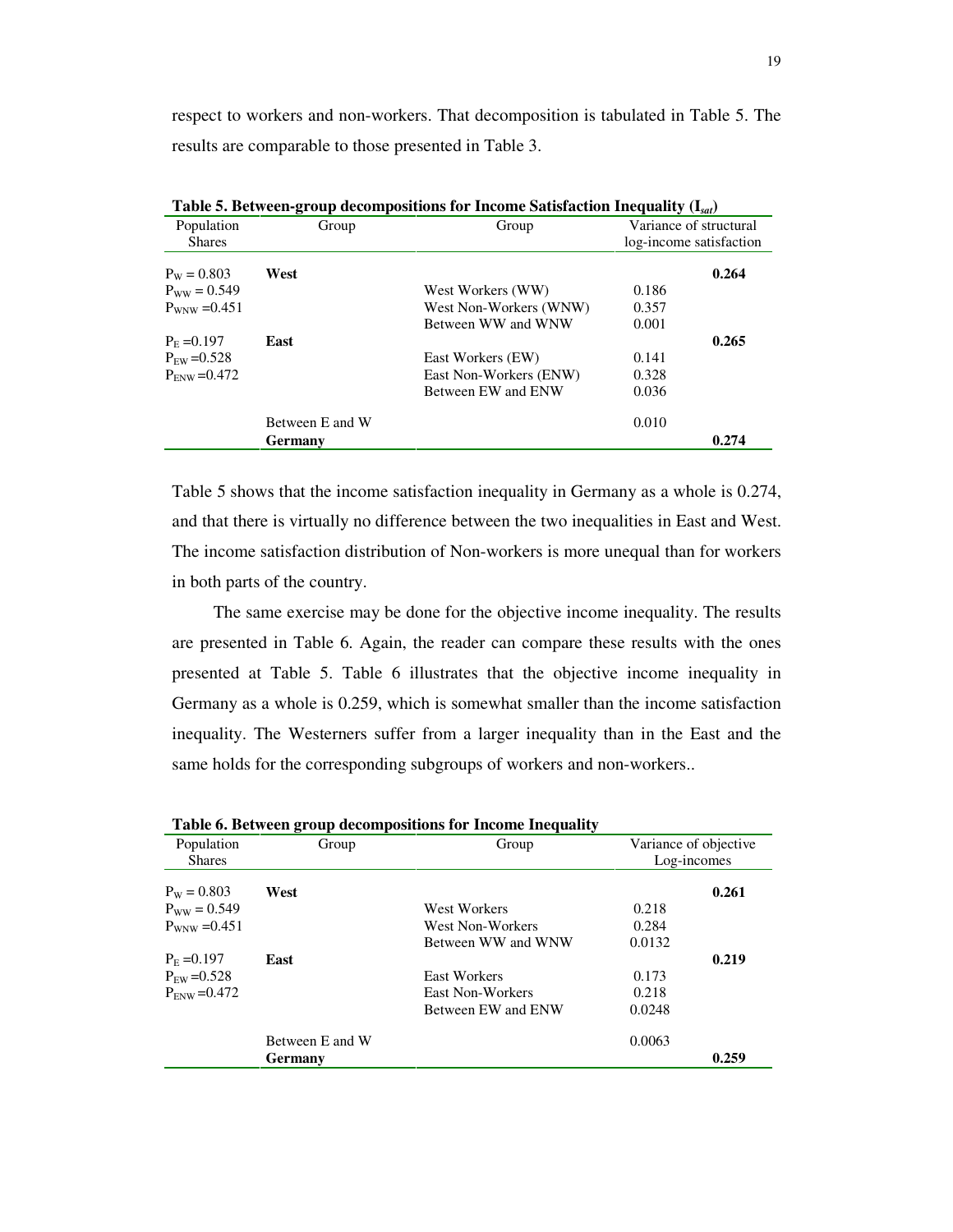Recently Gary Fields (2002) suggested another decomposition, which may be succinctly described as follows. If there holds  $Z = \beta_1 Z_1 + ... + \beta_k Z_k + \varepsilon$ , there also holds

$$
var(Z) = \beta_1 cov(Z_1, Z) + ... + \beta_k cov(Z_k, Z) + var(\varepsilon, Z)
$$

Division by var(*Z*) yields

$$
p_1 + \ldots + p_k + p_{\varepsilon} = 1
$$

This is another way to define inequality or variance shares. The advantage of this decomposition is that the shares do not depend on the order of introduction of the variables. They are uniquely defined, thereby avoiding the element of arbitrariness, which is inherent to the stepwise procedure, followed above. However, the price to be paid is that the shares *p* may be negative or larger than one, which makes interpretation cumbersome. It is therefore, that we did not use the Fieldsdecomposition.

#### **5. Conclusions**

In this paper we extended the objective income concept by defining the subjective income satisfaction concept. Similarly we extend the objective income inequality concept by defining an income satisfaction inequality concept. The *Isat* measure differs from objective measures of inequality as individual subjective satisfaction with income is used instead of *objective* income. In other words, the paper presents estimates for *feelings* of income inequality. The measure *Isat* includes objective income inequality as a special case, namely, when subjective income satisfaction and income are identical.

We find that only a relatively small part of *Isat* can be attributed to observed factors. This does not necessarily imply that there would be no other observable causes of inequality. It may be that the specification presented in Table 2 omitted relevant observable variables. Nevertheless, this is not very likely, given the large range of variables available in the GSOEP and the extensive research we did trying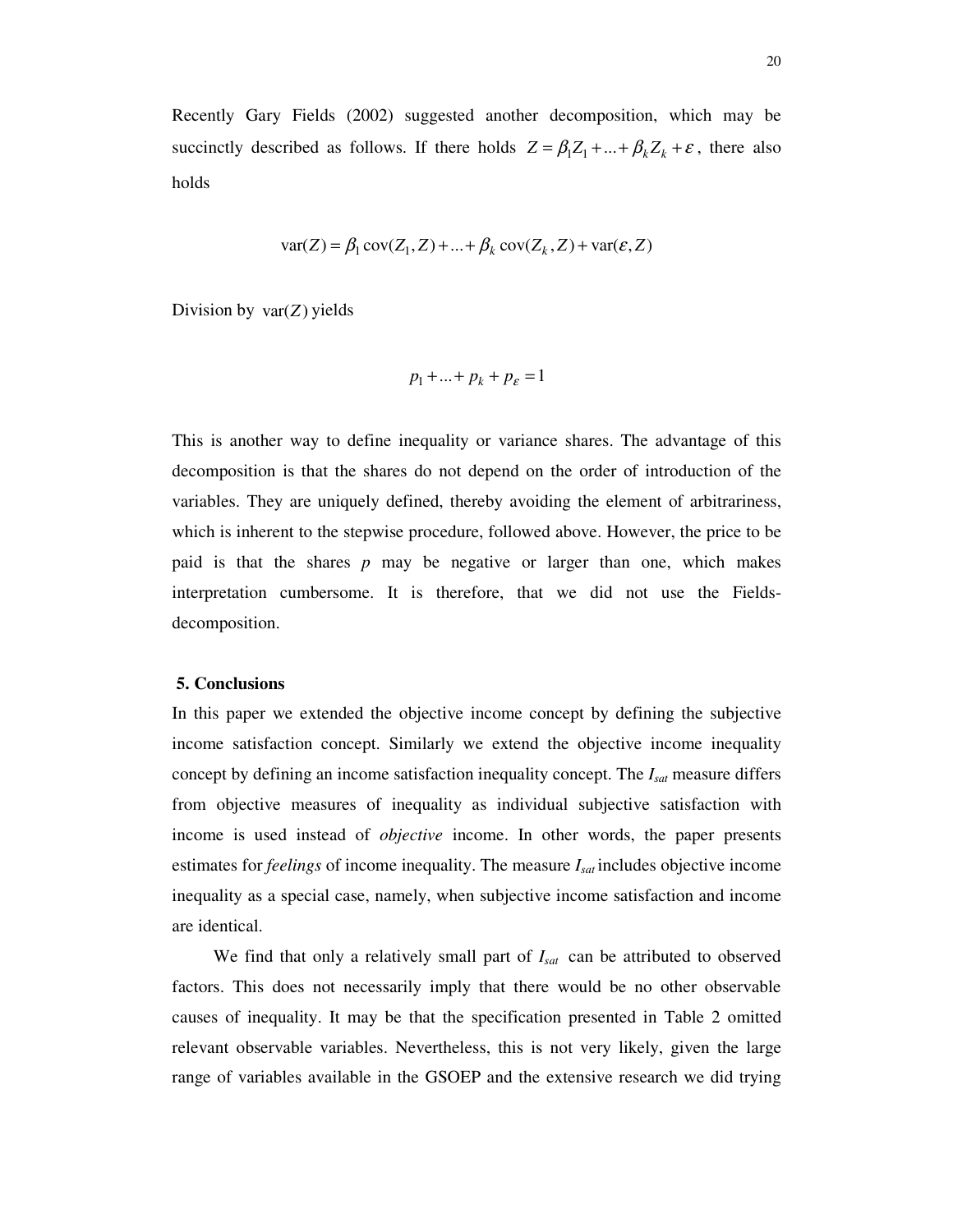different possible specifications. Even if the variance due to observable factors is rather small, it is interesting to look at it, given that the objective variables are the only ones, which policy makers can take into account. The role of income in explaining income satisfaction inequality is not insignificant but it is not the only causing factor. The number of people in the household and the age distribution are important as well. Thus, even if objective income inequality remains certainly an important statistic to monitor the societal distribution process, this exercise shows that psychological feelings of inequality are relevant as well. Evidently, this research should be repeated for other populations, before we may generalize the findings of this paper.

This paper contributes to the literature of inequality by presenting an income satisfaction concept, which can be compared to objective measures of inequality. Income satisfaction inequality differs from the established measures of inequality by using individual perceptions as a basis to make incomes comparable. The traditional measures of inequality introduce subjectivism via intuition by, for example, imposing family equivalence scales (such as the Oxford/OECD scale) or by introspection in choosing a concrete welfare function specification with a numerically determined risk/inequality aversion parameter (Atkinson, 1970). The introduction of income satisfaction does not imply that objective measurement should be replaced by subjective concepts throughout, but only that both measures have a different role to play. The subjective concept is in our opinion a valuable addition to the family of inequality measures.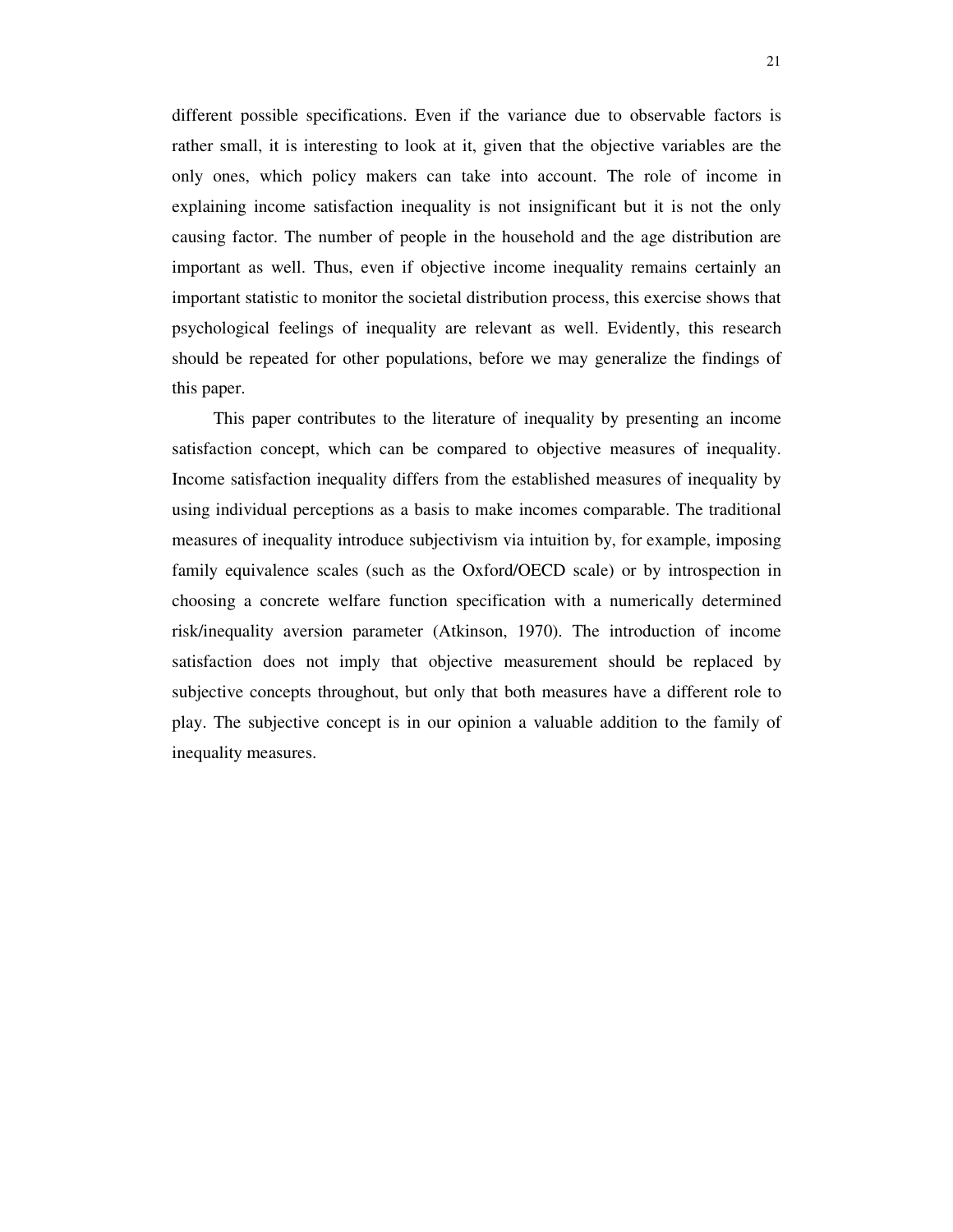#### **References**

- Aitchison, J. and J.A.C. Brown, 1960. *The Lognormal Distribution.* Cambridge University Press, London.
- Argyle, M., 1999. Causes and correlates of happiness. In: D. Kahneman, E. Diener and N. Schwarz (eds.). *Well-Being: The Foundations of Hedonic Psychology*. Russell Sage Foundation, New York. Chapter 18.
- Atkinson, A.B., 1970. On the measurement of inequality. *Journal of Economic Theory*, 2: 244-263.
- Atkinson, A.B. and F. Bourguignon (eds), 1999. *Handbook of Income Distribution*, North Holland, Amsterdam.
- Baker, M., 1997. Growth-rate heterogeneity and the covariance structure of life-cycle earnings. *Journal of Labor Economics*, 15:338-375.
- Brickman, P. and D.T. Campbell, 1971. Hedonic relativism and planning the good society. In: M.H. Apley (ed.). *Adaptation-level theory: A symposium*. Academic Press, New York. Pages: 287-302.
- Cantril, H., 1965. *The pattern of human concerns.* Rutgers University Press. New Brunswick.
- Clark, A. E. and A.J. Oswald, 1994. Unhappiness and unemployment. *Economic Journal*, 104: 648-659.
- Clark, A. E. and A.J. Oswald,1996. Satisfaction and comparison income. *Journal of Public Economics*, 61: 359-381.
- Cowell, F.A., 1999. Measurement of Inequality in Atkinson, A.B. and F. Bourguignon (eds), 1999. *Handbook of Income Distribution*, North Holland, Amsterdam.
- Dalton, H., 1920. The Measurement of the Inequality of Incomes. *Economic Journal*, 30: 348-361.
- Dickens, R. (2000). The evolution of individual male wages in great-Britain:1975- 1995. *The Economic Journal,*110: 27-49.
- Diener, E. and R.E. Lucas, 1999. Personality and subjective well-being. In: D. Kahneman, E. Diener and N. Schwarz (eds.). *Well-Being: The Foundations of Hedonic Psychology*. Russell Sage Foundation, New York. Chapter 11.
- Diener, E., E.M Suh, R.E. Lucas and H.L. Smith, 1999. Subjective well-being: Three decades of progress. *Psychological Bulletin*, 125: 276-302.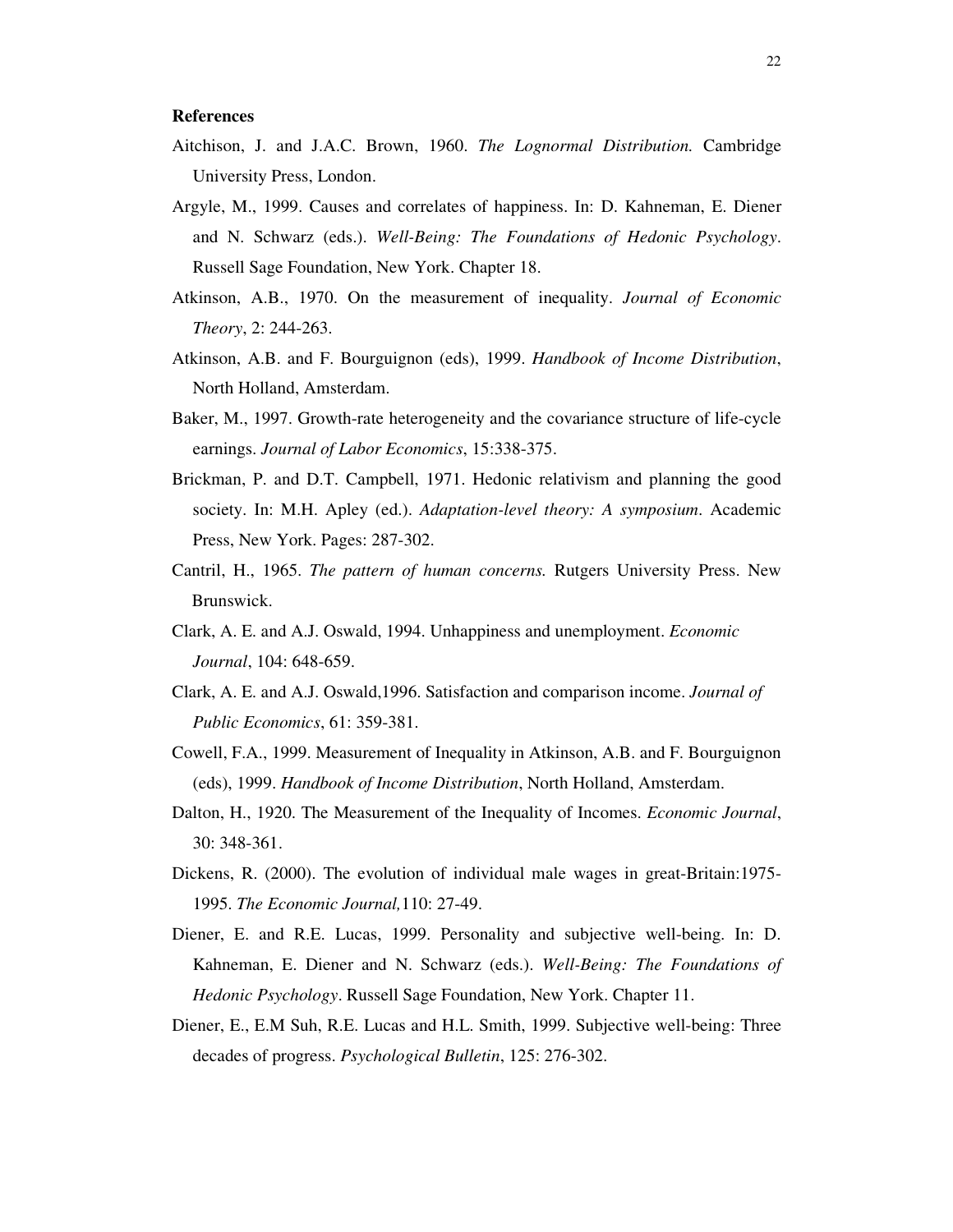- Di Tella, R., R.J. MacCulloch and A.J. Oswald, 2001. Preferences over Inflation and Unemployment: Evidence from Surveys of Happiness. *American Economic Review*, 91: 335-341.
- Easterlin, R.A., 2000. The worldwide standard of living since 1800. *The Journal of Economic Perspectives*, 14: 7-26.
- Ferrer-i-Carbonell, A. and B.M.S. Van Praag, 2001. The subjective costs of health losses due to chronic diseases. An alternative model for monetary appraisal. *Health Economics*, 11: 709-722.
- Ferrer-i-Carbonell, A., 2002. Income and Well-being: An Empirical Analysis of the Comparison Income Effect, Tinbergen Institute Working Paper 2002-019.
- Fields, G.S., 2002. Accounting for Income Inequality and Its Change: A New Method, with Application to the Distribution of Earnings in the United States, forthcoming in *Research in Labor economics*.
- Friedman, M., 1957. *A theory of the consumption function*. Princeton University Press, Princeton, NJ.
- Frey, B.S. and A. Stutzer, 2000. Happiness, economy and institutions. *Economic Journal*, 110: 918-938.
- Frijters, P., 2000. Do individuals try to maximize general satisfaction? *Journal of Economic Psychology*, 21: 281-304.
- Gini, C., 1912. *Variabilita e Mutabilita*, Bologna, Italy.
- Helson, H., 1964. Adaptation level as frame of reference for prediction of psychological data. *The American Journal of Psychology*, 60: 1-29.
- Hunt, J., 1999. Determinants of non-employment and unemployment durations in East Germany. NBER Working Paper Series No. 7128, Cambridge MA.
- Hunt, J., 2000. Why do people still live in East? The Institute for the Study of Labor (IZA) Discussion Paper No. 123, Bonn, Germany.
- Kahneman, D., E. Diener and N. Schwarz (eds.), 1999. *Foundations of Hedonic Psychology: Scientific Perspectives on Enjoyment and Suffering*. Russel Sage Foundation, NY.
- Kapteyn, A. and F.G. Van Herwaarden, 1980. Independent welfare functions and optimal income distribution. *Journal of Public Economics*, 14: 375-397.
- Likert, R., 1932. A technique for the measurement of attitudes. *Archives of Psychology*, 140:55.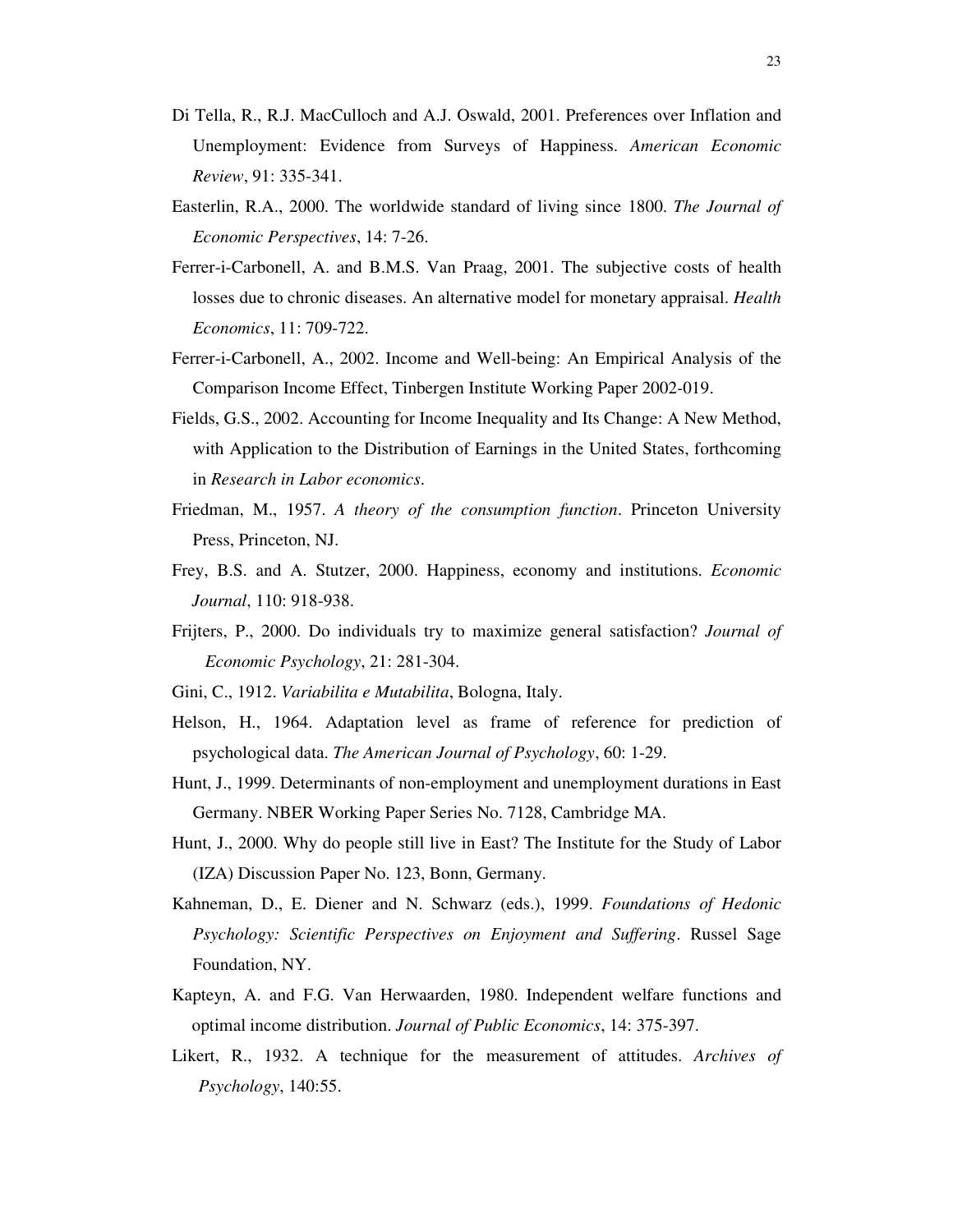- Lillard, L. and R. Willis, 1978.. Dynamic aspects of earnings mobility. *Econometrica,* 46: 985-1012.
- Mundlak, Y., 1978. On the Pooling of Time Series and Cross Section Data. *Econometrica*, 46: 69-85.
- Ng, Y-K., 1997. A Case for Happiness, cardinalism, and interpersonal comparability. *The Economic Journal*, 107: 1848-1858.
- Pannenberg, M., 1997. Documentation of Sample Sizes and Panel Attrition in the German Socio Economic Panel (GSOEP). Discussion Paper No. 150, Deutsches Institut für Wirtschaftsforschung, Berlin.
- Plug, E., B. van Praag, P. Krause, and G, Wagner, 1997. Measurement of poverty: Exemplified by the German case. In: N. Ott and G.G. Wagner (ed), *Income inequality and poverty in Eastern and Western Europe*. Physica-Verlag, Heidelberg. Pp. 69-89.
- Rao, C.R., 1973. *Linear Statistical Inference and its Applications*, Wiley & Sons, New York.
- Sen, A.K., 1973. *On economic inequality*. Reprinted 1997. Clarendon Press, Oxford.
- Sen, A.K., 1999. The possibility of social choice. *American Economic Review*, 89: 349-378.
- Silber, J. (ed.). 1999. *Handbook of income inequality measurement*. Kluwer Academic: Dordrecht, the Netherlands.
- Theil, H., 1967. *Economics and Information Theory,* North-Holland Publishing Cy., Amsterdam.
- Theil, H., 1979. The measurement of inequality by components of income. *Economics Letters*, 2: 197-199.
- Van Praag, B.M.S., 1971. The welfare function of income in Belgium: an empirical investigation. *European Economic Review,* 2: 337-369*.*
- Van Praag, B.M.S., 1978*.*The Perception of Income Inequality. In: W. Krelle and A.F. Shorrocks (eds.). *Personal Income Distribution*. North-Holland Publishing Company, Amsterdam. Pages: 113-136.
- Van Praag, B.M.S., 1991. Ordinal and cardinal utility: an integration of the two dimensions of the welfare concept. *Journal of Econometrics*, 50: 69-89.
- Van Praag, B.M.S., P. Frijters, and A. Ferrer-i-Carbonell, 2003. The anatomy of wellbeing. *Journal of Economic Behavior and Organization,* 51: 29-49.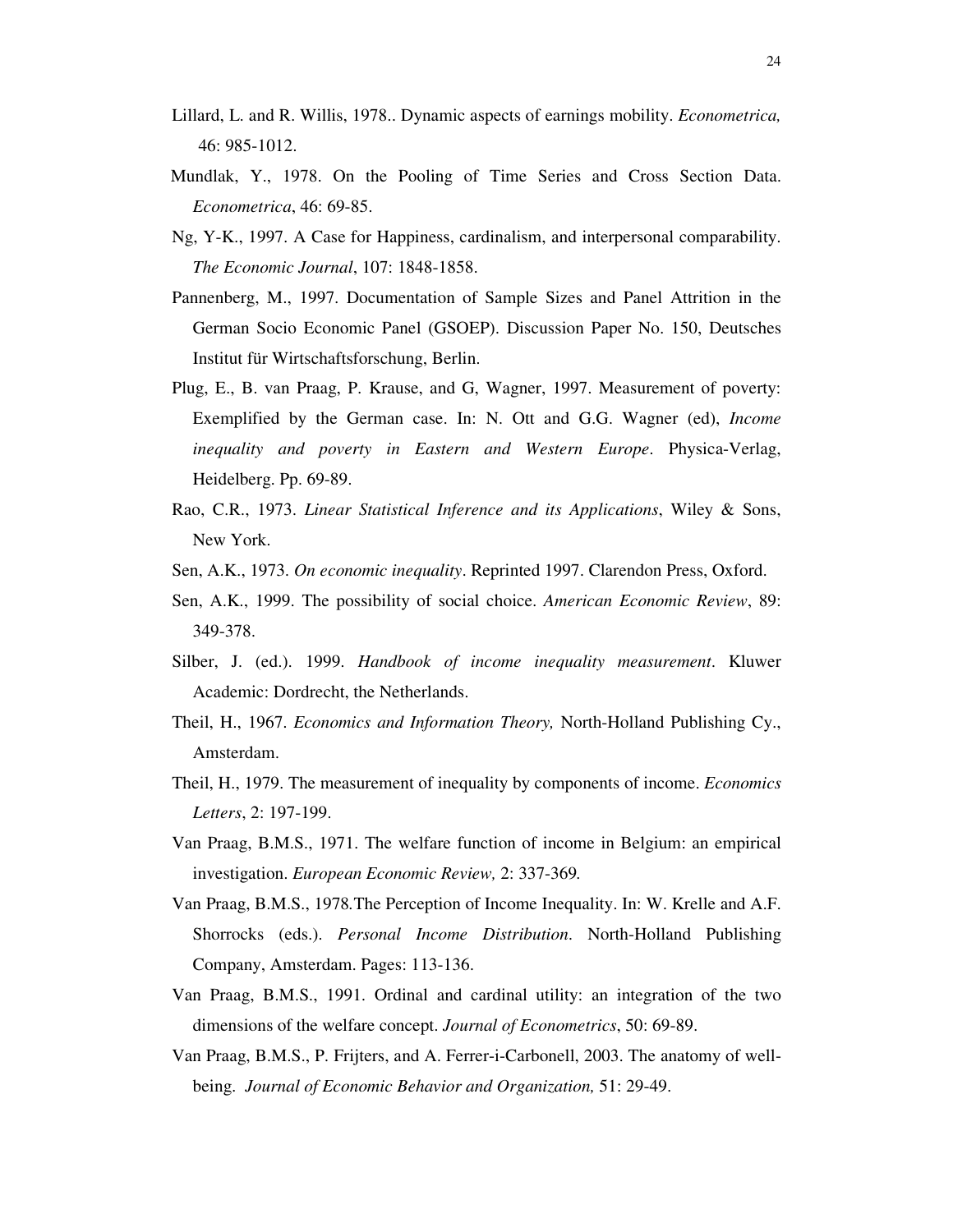Wagner, G.G., Burkhauser, R.V., Behringer, F., 1993. The English language public use file of the German Socio-Economic Panel. *Journal of Human Resources*, 28: 429-433.